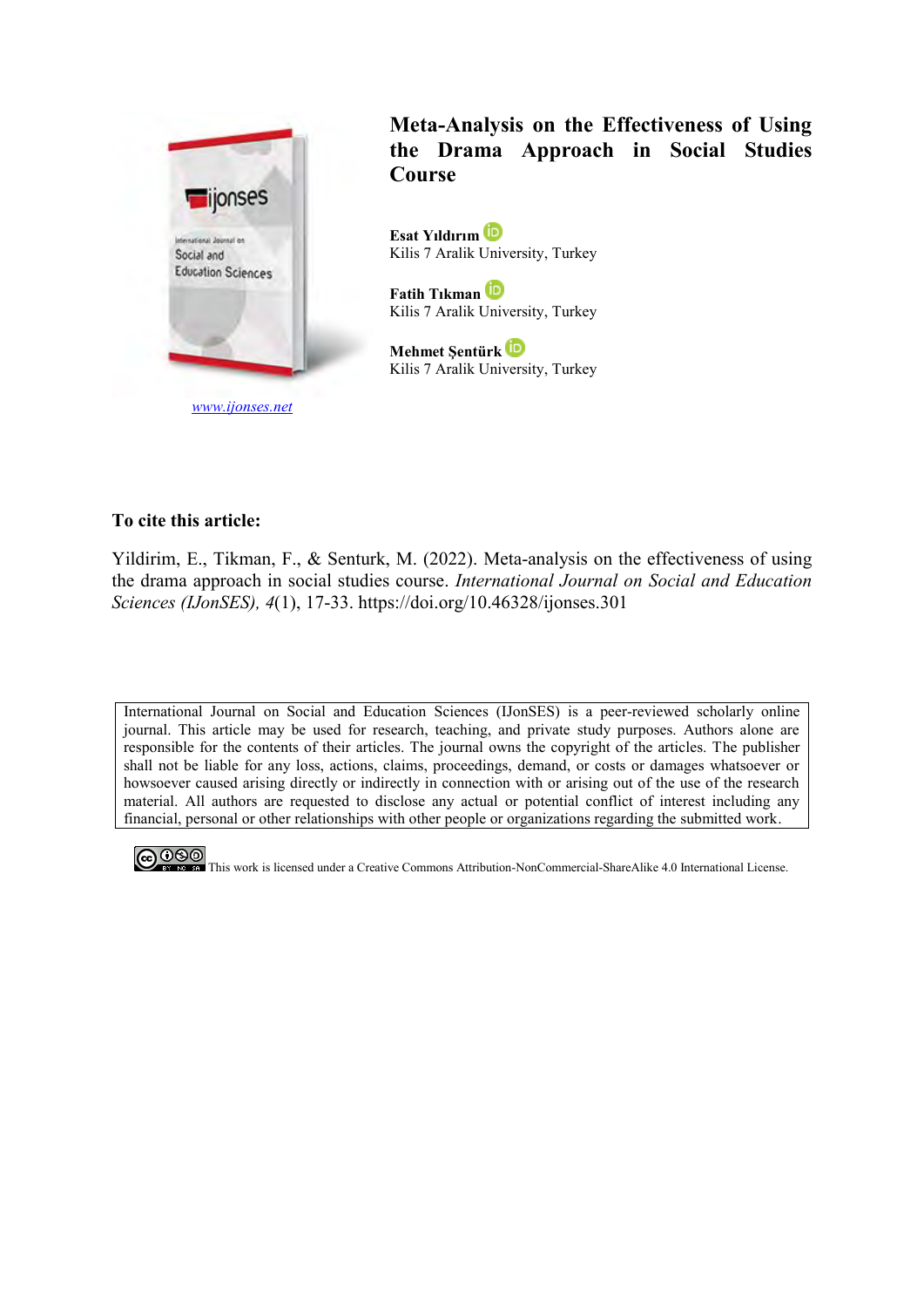

2022, Vol. 4, No. 1, 17-33 https://doi.org/10.46328/ijonses.301

# **Meta-Analysis on the Effectiveness of Using the Drama Approach in Social Studies Course**

**Esat Yıldırım, Fatih Tıkman, Mehmet Şentürk**

| <b>Article Info</b>           | Abstract                                                                          |
|-------------------------------|-----------------------------------------------------------------------------------|
| <b>Article History</b>        | The aim of this study is to explore the effect size of the drama approach used in |
| Received:                     | the social studies course on academic achievement through the meta-analysis       |
| 01 August 2021                | method in the Turkish sample. The academic studies included in this study were    |
| Accepted:<br>18 December 2021 | searched at the following databases, namely, National Thesis Centre of the        |
|                               | Council of Higher Education (YÖK), ULAKBİM TR Index, Google Scholar, and          |
|                               | Scopus by using the keywords "creative drama", "drama", and "dramatization".      |
|                               | As a result of the database search, the meta-analysis was carried out with 31     |
| <b>Keywords</b>               | academic studies, including 26 master's theses, 2 doctoral dissertations, and 3   |
| Drama approach                | academic papers, all conducted on the effect of drama approach on academic        |
| Social studies                | achievement in social studies course. The data related to the studies included in |
| Meta-analysis                 | meta-analysis were analyzed by entering them into the CMA<br>the                  |
|                               | (Comprehensive Meta-Analysis) and MetaWin software programs. Due to the           |
|                               | fact that the studies included in our meta-analysis were heterogeneous to one     |
|                               | another, effect sizes were calculated according to the random effects model. In   |
|                               | addition to this, grade levels, the weeks of application, and the number of       |
|                               | samples were identified and analyzed as moderator variables. The results showed   |
|                               | that the drama approach used in the social studies course had a positive and      |
|                               | significant impact on students' academic achievement. Nevertheless, the           |
|                               | moderator analyses indicated that the grade level, the week of application, and   |
|                               | the number of samples led to no change in the effect size on academic             |
|                               | achievement. No publication bias was found in the studies included in the         |
|                               | analysis. Based on the results of the study, we have made a number of             |
|                               | recommendations for future research to be conducted on the drama approach for     |
|                               | teaching purposes in the social studies course.                                   |
|                               |                                                                                   |

## **Introduction**

Today, students who receive schooling in various educational institutions are expected to be equipped with the necessary knowledge, skills, and values required by our age. However, the fact that the traditional understanding of education in raising today"s individuals remains ineffective has triggered educators to search for new alternatives. The constructivist approach is one of those that emerged as a result of such search. With the constructivist approach, considerable changes have been made in the traditional education approach, and thus, a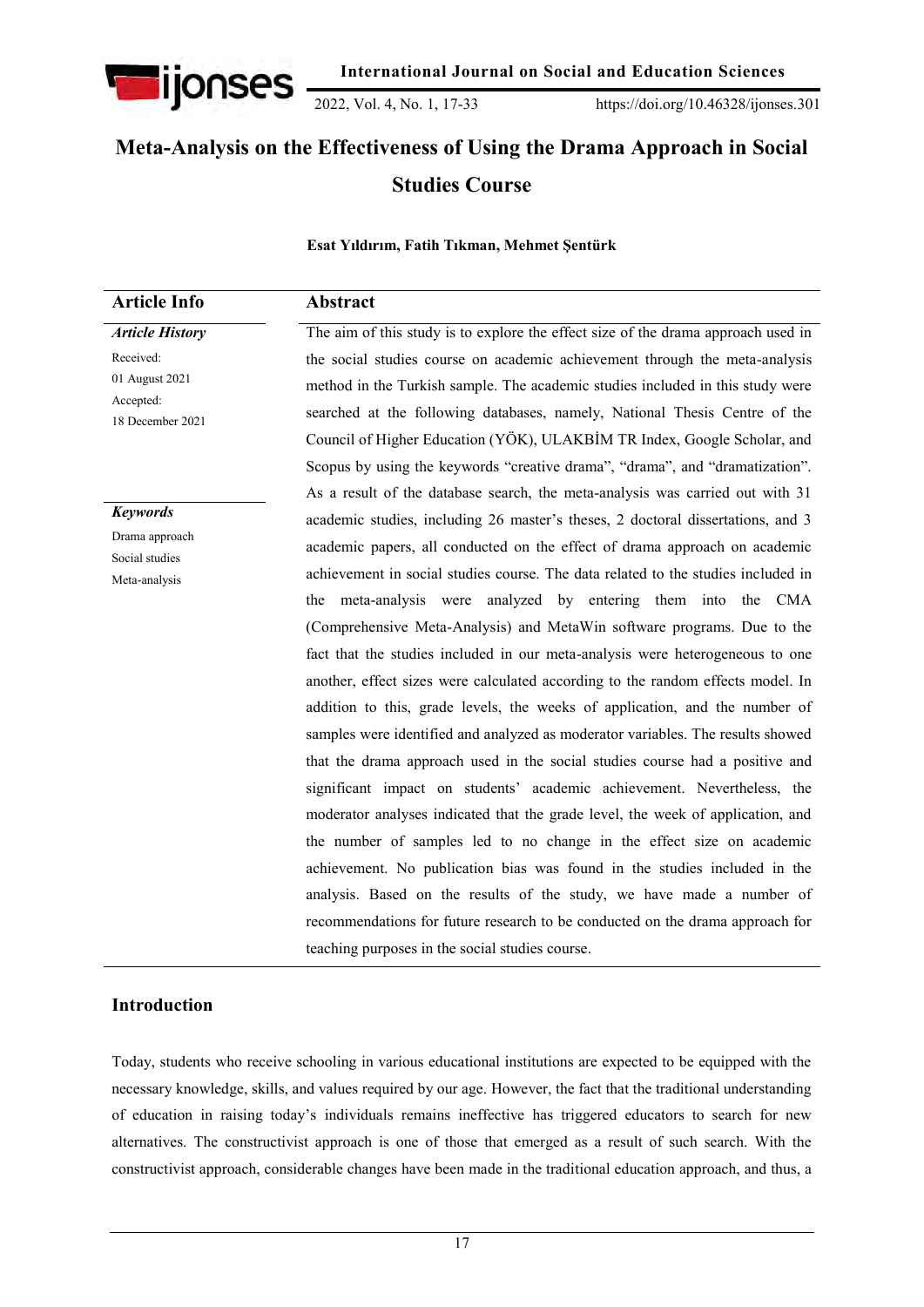student-centred one has been adopted. This understanding has revealed the need for teaching activities placing students at the centre of learning activities. In the student-centred education approach, students" active participation and interest in the lessons, as well as their attitudes and motivations towards the lessons have gained importance, leading researchers working in the field of education to seek new teaching methods to enable students to actively participate in the lesson, change their attitudes in a positive way, increase their interest and motivation towards the lesson, give them the chance to express themselves in the lesson, and provide permanent learning opportunities.

In the years when the student-centred approach to education started to become widespread, some educators claimed that the use of drama could be an effective method, believing that it allowed educational activities to be carried out in a student- and process-centred manner. The philosophy of educational drama introduced by Heathcote was influential in this approach (Bolton, 1985). The use of educational drama approach in Turkey started after the 1980s. Following the "International Seminar on Drama in Education", educational drama gradually became one of the most important issues of academic studies along with the increase in the recognition of this method. In Turkey, drama was first contained in the curriculum upon the transition to the educational approach in which the constructivist approach was dominant (Adıgüzel, 2019).

Creative drama is the interpretation and animation of an experience, event, idea, or behaviour in group work through "play-like" activities drawing on theatre or drama techniques such as improvisation and role playing, by reviewing experiences, emotions, observations, and experiences upon reorganizing the existing cognitive patterns (San, 2021). It is also a unique method that can be applied at all educational levels and in all age groups (Bal İncebacak, Sarışan Tungaç, & Yaman, 2017). In this respect, Heathcote (1991) stated that when teaching activities are associated with drama, learners are more likely to be able to associate the desired education with daily life effectively. In creative drama activities, students begin to recreate new information based on their knowledge from real-life experiences and on what they have already gained during the activities, and they sustain a natural dialogue thanks to improvisations (Metinnam, 2017). From this standpoint, creative drama is believed to provide those who are involved with the opportunity to evaluate and, if necessary, change their perspectives through real-life experiences (Olğun Baytaş & Çelik, 2020).

Creative drama is a method that exerts various positive influences on learners when used in educational activities, makes lessons more enjoyable, as well as creating a strong communication among students in the classroom environment (Nayci & Adıgüzel, 2017). In the lessons taught through the creative drama approach, students have the opportunity to take on different roles while expressing their feelings and thoughts through improvisational ways, and improving their speaking and listening skills (Maden & Dinç, 2017). Furthermore, creative drama is used in educational activities as an effective teaching method (Adıgüzel & Timuçin, 2010; Edmiston, 2013) that develops students" creativity skills (Bal İncebacak, Sarışan Tungaç & Yaman, 2017; Karaosmanoğlu & Adıgüzel, 2017), empathy skills (Avcıoğlu, 2012; Aykaç & Aykaç, 2019), and communication skills (Maden & Dinç, 2017; McNaughton, 2004; Üstündağ, 2012), and it ensures active participation of students in the lesson (Ulutaş, 2011), offering them the opportunity of learning by doing (Maden & Dinç, 2017).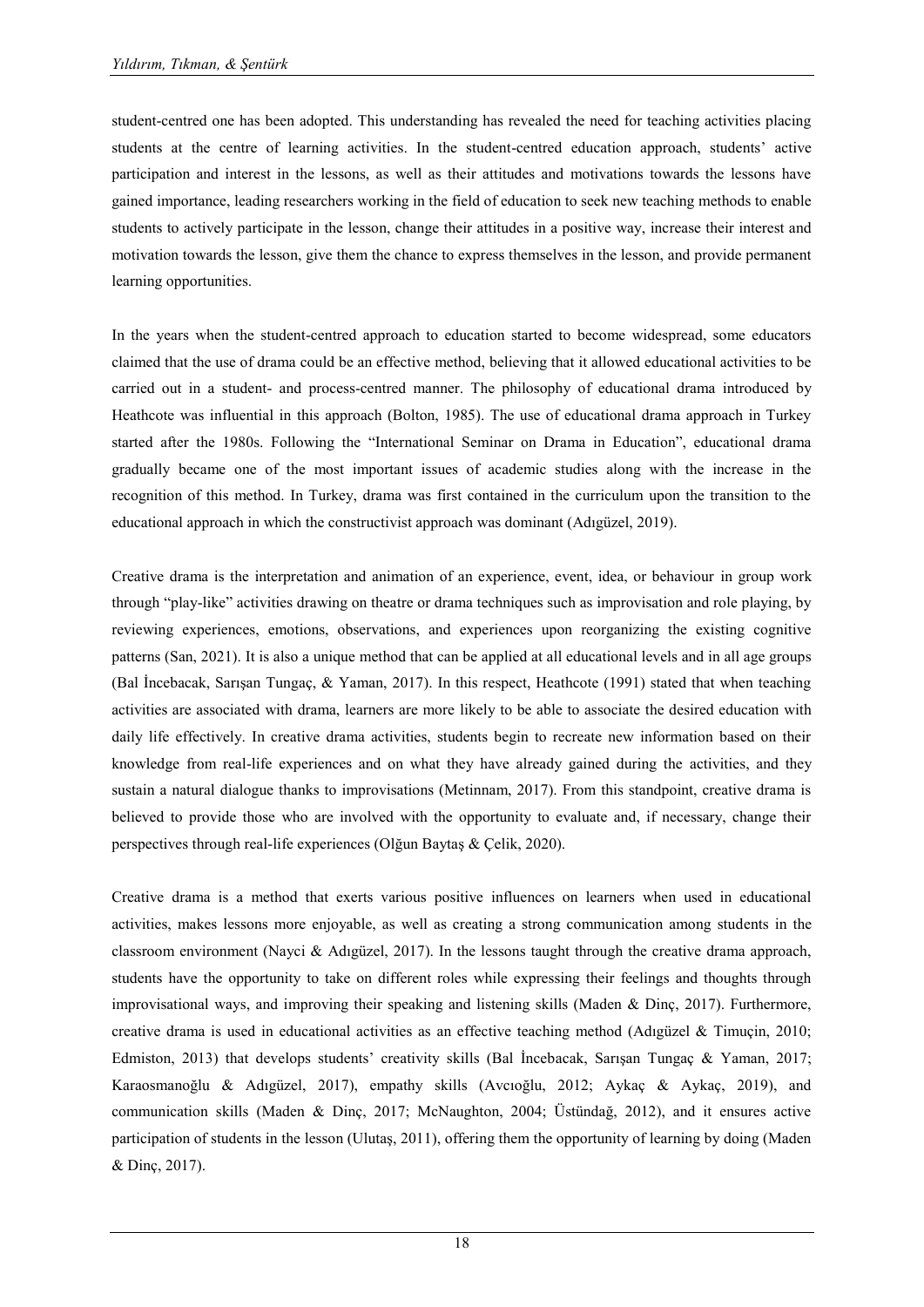In order to create a holistic perspective, we consider it necessary to examine in a comprehensive and systematic way the studies in the literature conducted on creative drama, given the fact that they have reached different results with the impacts of different variables. In this sense, with the increase in research on creative drama, different meta-analysis studies have been conducted to generate relevant data. A number of meta-analysis studies exist in the literature especially on academic achievement (Alacapınar & Uysal, 2020; Akdemir & Karakuş, 2016; Bahadırhan, 2019; Batdı & Batdı, 2015; Cantürk Günhan, 2016; Er Türküresin, 2020; Özbey, 2017; Özdemir Şimşek & Karataş, 2020; Ulubey & Toraman, 2015), attitudes (Alacapınar & Uysal, 2020; Özbey, 2017; Toraman & Ulubey, 2016), and skills (Ulubey, 2018) in such a way that reveals the effect size of creative drama. Nevertheless, other meta-analysis studies that have dealt with the effect size of creative drama on academic achievement in science (Özdemir Şimşek & Karataş, 2020), mathematics (Alacapınar & Uysal, 2020; Cantürk Günhan, 2016), and social studies (Ertürk Üresin, 2020) courses are also included in the literature. Considering the moderator variables and inclusion of a larger number of studies into the process over a wide period of time indicates the significance of this study since we have examined the impact of adopting the creative drama approach in social studies course on students" academic achievement.

In the light of these basic reasons, the main purpose of this research is to reveal the effect size of the drama approach applied in the social studies course on academic achievement through the meta-analysis method. For this purpose, answers were sought to the following questions:

- 1. What is the impact of the drama approach on the academic achievement of the students in the social studies course?
- 2. Does the effect size of the drama approach applied in the social studies lesson differ according to the grade levels?
- 3. Does the effect size of the drama approach applied in the social studies lesson differ according to the duration of activities?
- 4. Does the effect size of the drama approach applied in the social studies lesson differ according to the sample size?

## **Method**

It is possible to evaluate quantitative studies conducted on the same subject through an objective metric even though it is difficult to perform it for scientific research (Başol, 2020, p.17). For this purpose, some researchers (Borenstein et al., 2011; Glass, 1976; Glass, McGaw & Smith, 1981; Hedges, 1982; Rosenthal, 1978) developed the meta-analysis, which has become popular in time. Meta-analysis can be defined as a set of statistical methods that combine quantitative results obtained in more than one study with similar or related purposes (Littell, Corcoran, & Pillai, 2008, p. 1). The meta-analysis method has been found to have been increasingly contained in academic studies from the past to the present, and to have become more and more essential due to the possibility of using it in different disciplines (Sen & Yıldırım, 2020, p. 5). We employed the meta-analysis method in the current study in order to bring together experimental research results examining the effects of drama approach on students" achievement in social studies course.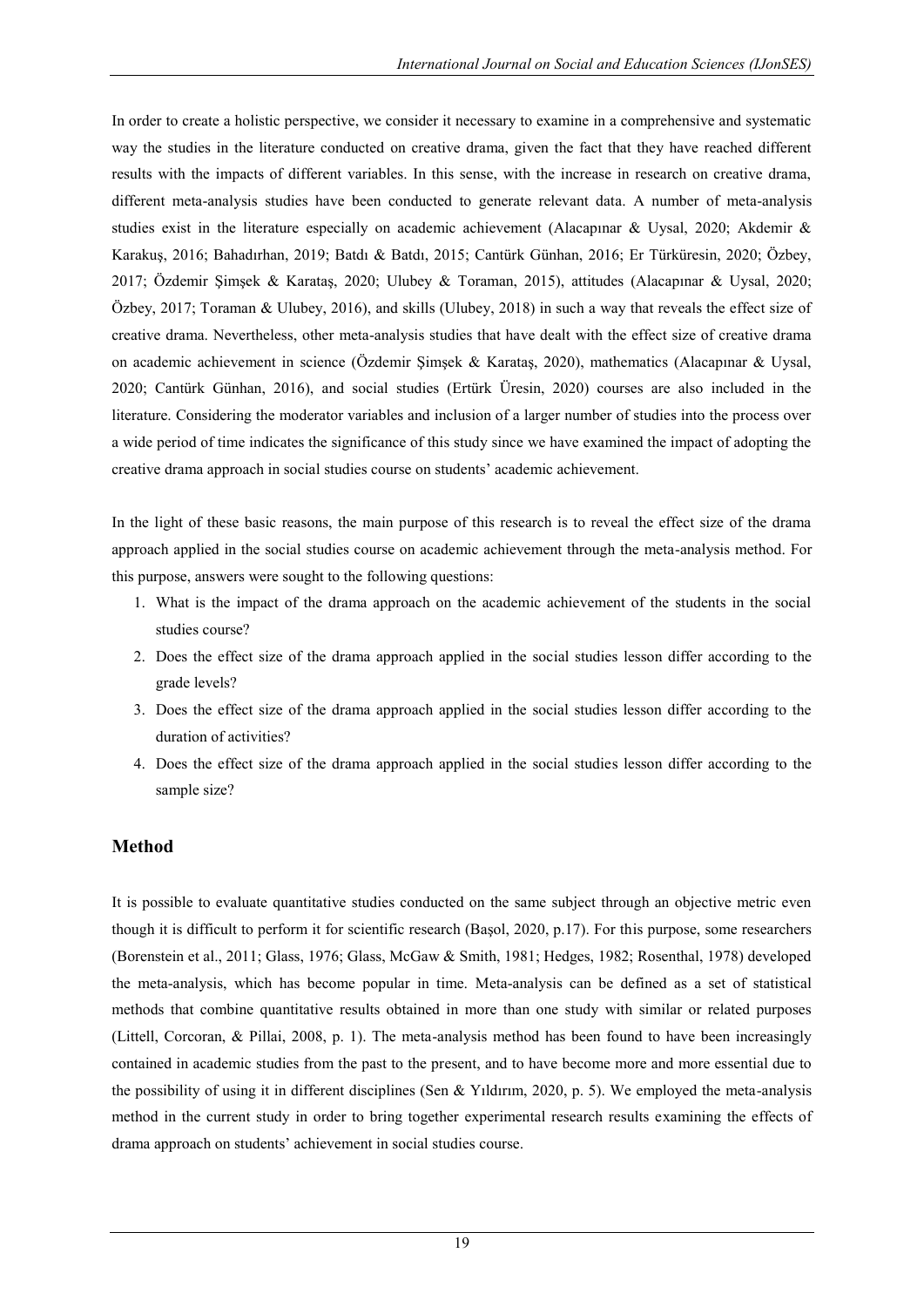#### **Data Collection**

The targeted master"s and doctoral theses conducted in Turkey about the drama approach applied in the social studies course were accessed from the National Thesis Centre at the Council of Higher Education (YÖK), ULAKBİM TR Index, and Google Scholar databases, as well as ERIC and Scopus databases to reach those conducted abroad. The keywords such as "social studies" and "drama", and "social studies" and "dramatization" were used in the abstract, index, and title search sections of the databases to access the relevant studies. The present study covered the studies investigating the academic achievement variable in the social studies course in which the drama approach was applied for teaching purposes between 1999 and 2021. The studies included in the meta-analysis determined the academic achievement mostly by using the achievement tests prepared by the researchers or the tests prepared specifically for the subject. Relevant research conducted on the drama approach included in this study was accessed from the given databases between 02.03.2021 and 28.03.2021.

#### *Inclusion and Exclusion Criteria*

We included any study if:

- it was published between 1999-2021.
- it is a master's thesis, PhD thesis or an article published in peer-reviewed scientific journals.
- it examined the impact of drama approach on students" academic achievement.
- it is an experimental or quasi-experimental study using a pre-test and post-test design with control groups.
- it included an experimental group taught by the drama approach and a control group by traditional teaching methods.
- it was written in either Turkish or English.
- it consisted of a sample of primary and secondary school students.
- it was conducted during the Social Studies course.
- it included the necessary data regarding the sample size, arithmetic mean values, and standard deviation values of the experimental and control groups in order to for us calculate the effect size.

As a result of the searches made with the specified keywords, 97 studies were accessed in the first place. In the analysis process, 58 of these studies were excluded as they had a variety of research designs (qualitative research, survey, review, systematic literature review). Eight of the remaining 39 studies were also excluded from the analysis due to lack of sufficient data. Finally, 31 studies that met the inclusion criteria were included in the analysis process.

#### *Data Coding*

After the studies were chosen to be included in the meta-analysis, a coding form was created using the Microsoft Office Excel. The form consisted of two parts, the first of which was the paper ID, and the second included the necessary statistical data (arithmetic mean, standard deviation, number of samples) to calculate the effect size.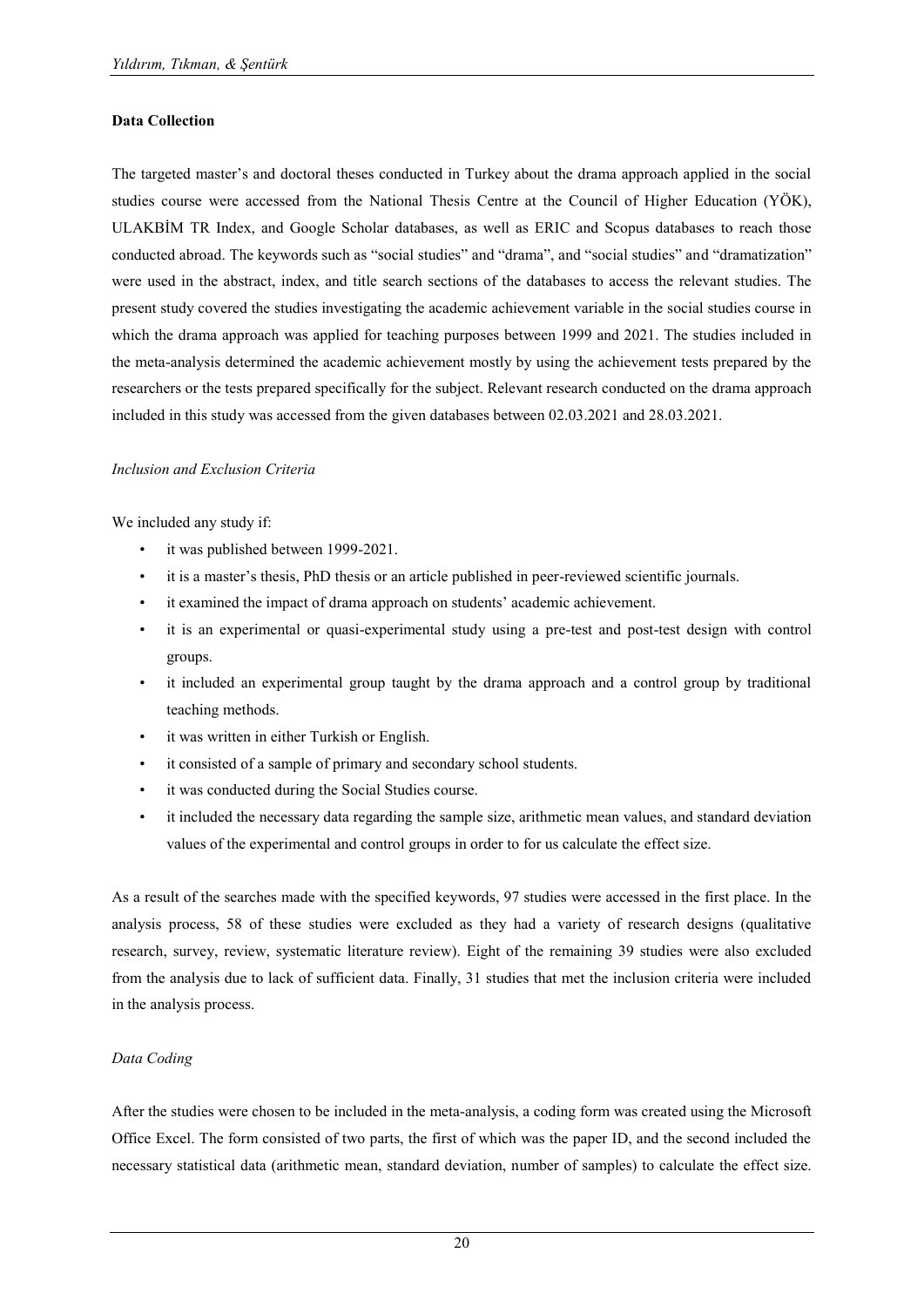The coding process was carried out by two independent coders, one of whom had already obtained the title of Doctor in the field of Social Studies and the other was a Research Assistant in this field. The reliability analyses related to the coding process was made in line with the Cohen"s kappa statistics, and the reliability was found to be 0.87 using the Cohen"s kappa coefficient (Cohen's κ). According to Landis and Koch (1977), the following values must be taken into account when interpreting the kappa coefficients:  $κ = 0.81 - 1.00$  (almost perfect),  $κ =$ 0.61-0.80 (substantial),  $\kappa = 0.41$ -0.60 (moderate),  $\kappa = 0.21$ -0.40 (fair),  $\kappa = 0.00$ -0.20 (slight),  $\kappa$  <0.00 (no agreement). It can thus be assumed that the level of reliability  $(= 0.94)$  in this study is almost perfect.

During the data analysis, moderators were used to examine the relationships between effect sizes and study characteristics, given as follows:

- The grade level with which the study was conducted; 4th grade, 5th grade, 6th grade, and 7th grade
- The duration of the activities in the study: 1-4 weeks, 5-10 weeks.
- The sample size: 1-50 students, 51-64 students, and 65 and over students.

#### *Calculation of Effect Sizes and Data Analysis Plan*

The effect size is the basic term that constitutes the nature of the meta-analysis. This value reveals the extent to which the independent variable affects the dependent variable positively or negatively in a study (Dinçer, 2014, p.16). The data of this research were analyzed by the process efficiency method. All of the studies included in the meta-analysis contained data on arithmetic mean, standard deviation, and sample sizes. We preferred to use the Cohen"s d effect size index, which reveals the corrected and standardized mean difference between the groups, for calculating the effect size values of the studies reviewed. This index shows how many standard deviations the means are apart from each other (Card, 2012, p. 85). We interpreted the effect size values on the basis of the criteria proposed by Cohen et al. (2007), which were interpreted as follows:  $d \le 0$  adverse effect, 0<d≤0.20 insignificant, 0.21≤d≤0.50 small, 0.51≤d≤1.00 medium, and 1.01≤d large. In addition, we interpreted the statistical data by taking the significance level as 0.05. We used the Comprehensive Meta-Analysis (CMA) program to calculate the effect sizes (Borenstein et al., 2013), and the MetaWin program for the normal distribution of the data. We made the analyses according to 38 effect sizes obtained from 31 studies. However, in other studies of the same researcher, which were published as both a thesis and an article, and where the same results were reported, the thesis was first taken into account and a single effect size data was included in the analysis. In addition, a Funnel Plot, Rosenthal"s Safe N Test, and Duval Tweedie test results were used to determine whether there was any publication bias.

#### *Statistical Model Selection*

During the meta-analysis, whether or not the available studies show a heterogeneous distribution is examined upon calculating the mean effect size. Heterogeneity test results are usually determined by the Q test, which gives information only about whether there is heterogeneity, yet it provides no information about the extent of heterogeneity. Recently, it has been recommended to use the I<sup>2</sup> statistics, which determine the rate of heterogeneity, in addition to the Q test (Huedo-Medina et al., 2006, p. 2). We drew upon these two values to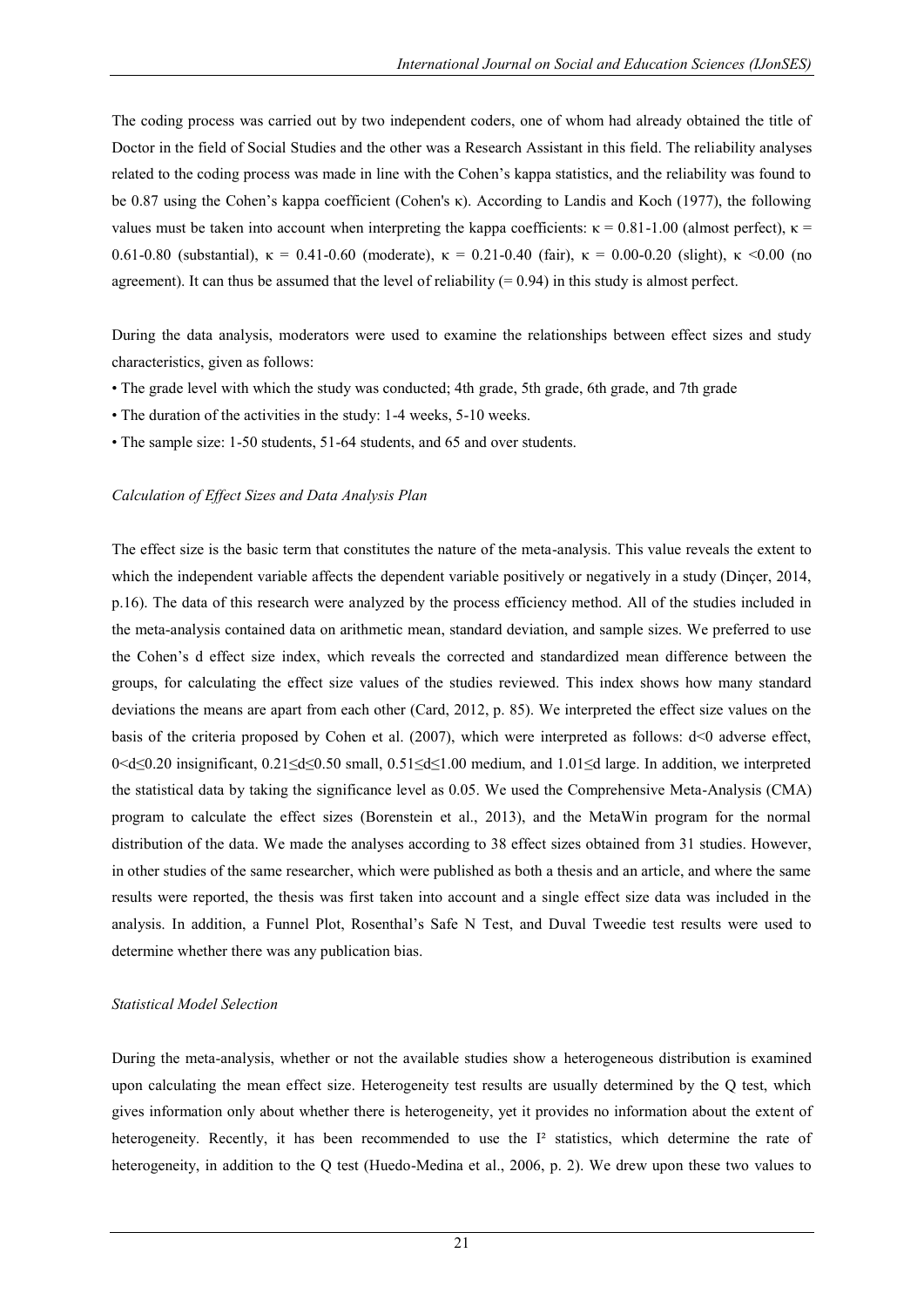interpret heterogeneity. While interpreting the I<sup>2</sup> coefficient, 25% (I<sup>2</sup> = 25) was taken as low, 50% (I<sup>2</sup> = 50) as moderate, and 75% ( $I^2 = 75$ ) as high heterogeneity criteria as basis (Huedo-Medina et al., 2006).

We preferred the random effects model in our study since the studies included in the research used different measurement tools and different statistical tests with different parameters. As a matter of fact, it is recommended in meta-analysis studies in the field of social sciences that random effects model for effect size analysis be used (Field & Gillett, 2010). We, therefore, used the random effects model in the present study.

#### *Reliability and Validity of the Research*

The biggest threat to reliability in meta-analysis is known to be the publication bias (Sutton, 2009), which can be measured by a variety of methods. In this regard, we used the methods such as Funnel Plot, Rosenthal"s Safe N method, and Duval Tweedie in order to determine publication bias and to demonstrate how strong the metaanalysis was. However, one way of reliability in meta-analysis is to create the Q-Q plot graph, which was also used in this study.

In meta-analysis, the Funnel Plot provides the reader with a visual summary of the data set (Sterne, Becker, & Egger, 2005). We first used the Funnel Plot to determine the study bias. Figure 1 presents the funnel-shaped scatter plot of the effect sizes of the studies including the academic achievement variable:



Figure 1. Funnel Plot of Included Studies

Circular dots in the funnel plot represent the effect sizes encountered in individual studies. The effect sizes are expected to be distributed within the funnel lines symmetrically so that they will not cause any publication bias. The effect sizes of individual studies that go out of the funnel plot and are distributed asymmetrically end up with publication bias. The figure shows that the effect sizes found in the studies examining the variable of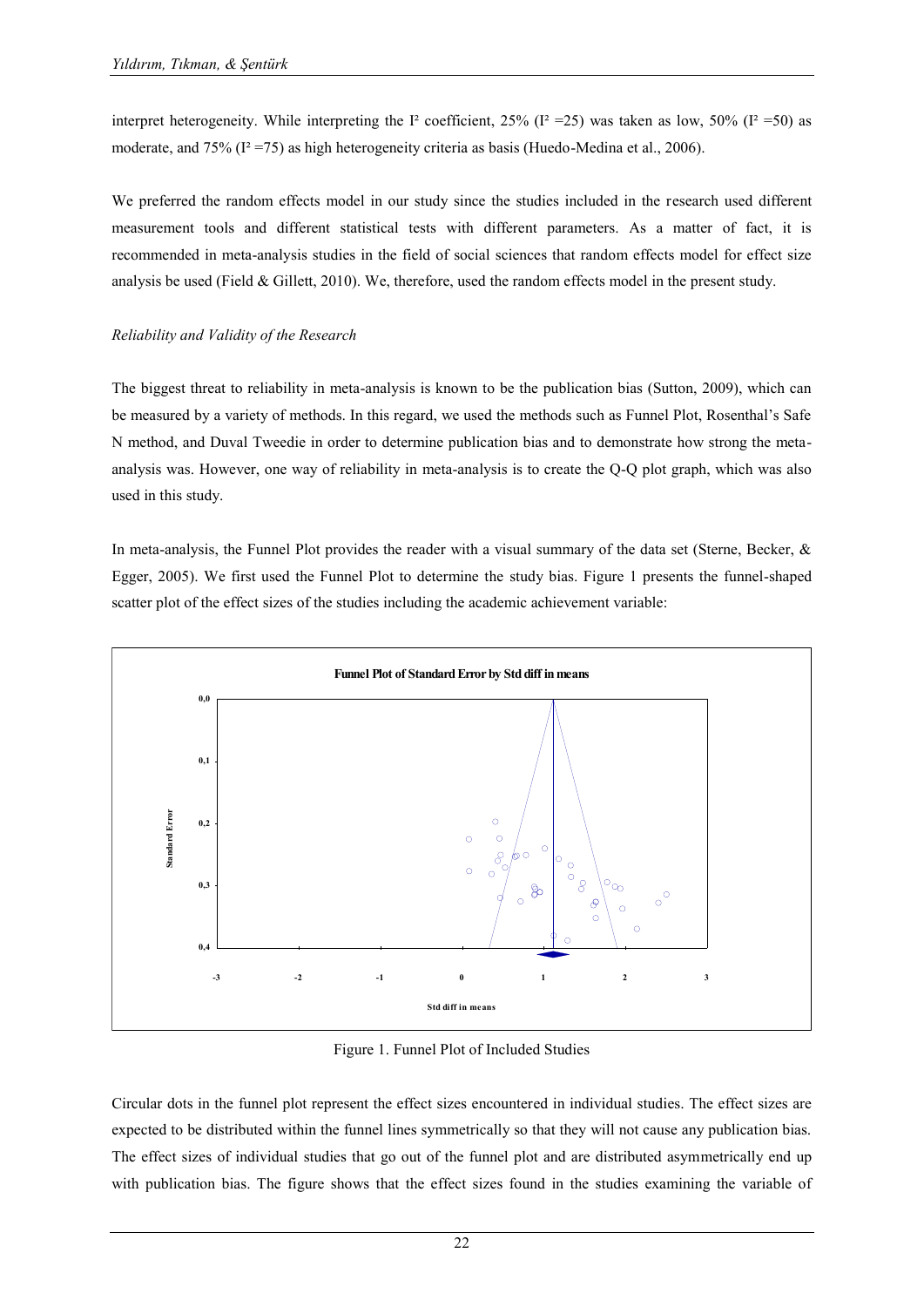academic achievement are distributed on the graph in a close symmetrical manner, indicating no publication bias. In addition, the data presented by Rosenthal's and Orwin's Fail-Safe N method were also used to ensure that there was no publication bias. Table 1 shows the data obtained from Rosenthal"s Fail-Safe N Test.

| Presence of Bias                 |          |
|----------------------------------|----------|
| Z value for the studies reviewed | 22.94408 |
| p value for the studies reviewed | $0.000*$ |
| Alpha                            | 0.05     |
| Direction                        | 2        |
| Z value for the Alpha            | 1.95996  |
| The number of reviewed studies   | 38       |
| <b>FSN</b>                       | 5170     |
| $~^{*}p<.05$                     |          |

Table 1. The Calculation of Rosenthal"s FSN Values for Meta-Analysis

As seen in Table 1, the Rosenthal's fail-safe number test result obtained from this meta-analysis study is 5170. In order to eliminate the significance of this meta-analysis result, it is necessary to conduct 5170 studies with a zero-effect size value contrary to the available findings. In other words, there must be at least 5170 studies in the literature with values opposite to the available findings so that this meta-analysis result, which consists of the data of 38 studies, can be considered invalid. Obtained according to the Rosenthal's fail-safe number test result, this figure (5170) supports the data in the funnel plot.

Another publication bias method used in meta-analysis was the Duval and Tweedie"s testing method, whose result is shown in Table 2.

|                | Removed work<br>(Trimmed)<br>studies) | Point<br>estimation | 95% Confidence interval |             | Q       |
|----------------|---------------------------------------|---------------------|-------------------------|-------------|---------|
|                |                                       |                     | Lower limit             | Upper limit |         |
| Observed value |                                       | 1.115               | 0.915                   | 1.314       | 173.666 |
| Expected value | $\overline{0}$                        | 1.115               | 0.915                   | 1.314       |         |

Table 2. Number of Studies Missing According to Duval and Tweedie Test

As seen in Table 2, the observed value of the effect size is 1.115, just like the expected value being 1.115 under the random effects model. Considering the effect size classification made by Cohen et al. (2007), the fact that the observed effect size value  $(d=1.151)$  and the expected effect size  $(d=1.151)$  turned out to be the same, remaining at the same level (strong level) indicate that there is no publication bias.

One of the ways to ensure reliability in meta-analysis studies is to calculate the normal quantile graph as shown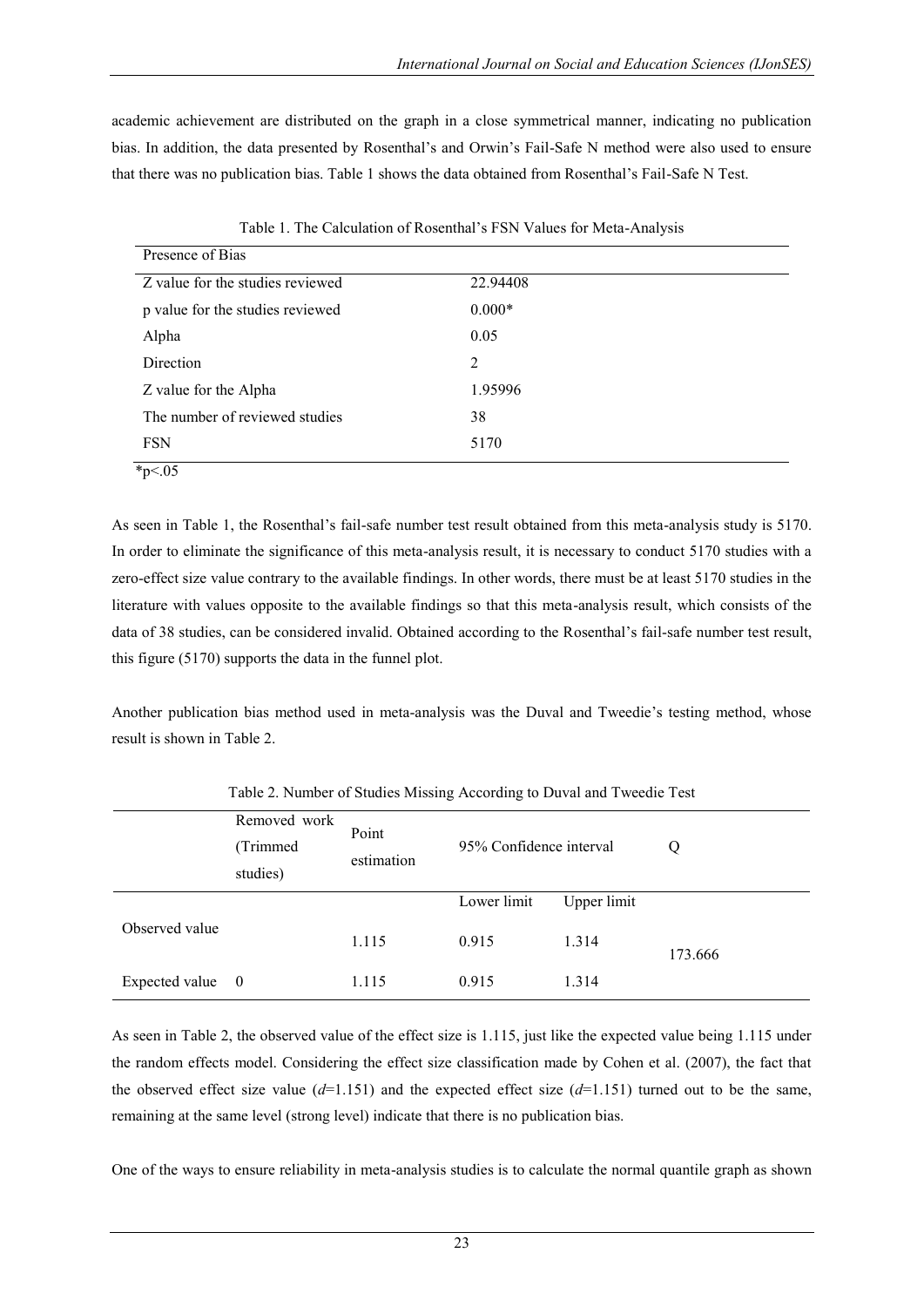in Figure 2 for this study:



Figure 2. Normal Q-Q Graph

In Figure 2, each study is shown with a dot. The studies (dots) included in the analysis should normally be within the two lines on the graph, which appear so on the graph given above. This shows that the effect size levels of the studies are within the normal distribution, which is reliable (Rosenberg et al., 2000). However, the fact that the studies included in the meta-analysis are in two rows, as in Figure 2, shows that the estimated effect sizes are not outliers, thereby showing that the given data is suitable for calculating the effect size. It is, therefore, possible to assert that the analysis made in this study is quite reliable.

## **Results**

Table 3 shows the demographic data distributions of the studies included. Table 3 shows the demographic data distribution of the academic publications conducted with a focus on the drama approach, included in the present study. Given the years of publication, 2019 was the year when the highest number of academic studies was conducted on the drama approach. Moreover, the studies focusing on the drama approach was mostly conducted with the 4th grade students. When it came to geographical regions, it appeared that most of the studies on the drama approach were made in the Central Anatolia Region, while no relevant studies were found in the Southeastern Anatolia region. According to the type of publication, most of such studies were found to have been carried out as a master"s thesis. Articles produced from academic theses were not included in the process as they were already presented within such academic work. When compared in terms of the duration of applied activities, it seemed that 5 weeks of application was preferred more in the studies using the drama approach. The relevant studies included a total of 863 people in the experimental group, with 867 people in the control group, and 1730 people in the sample group.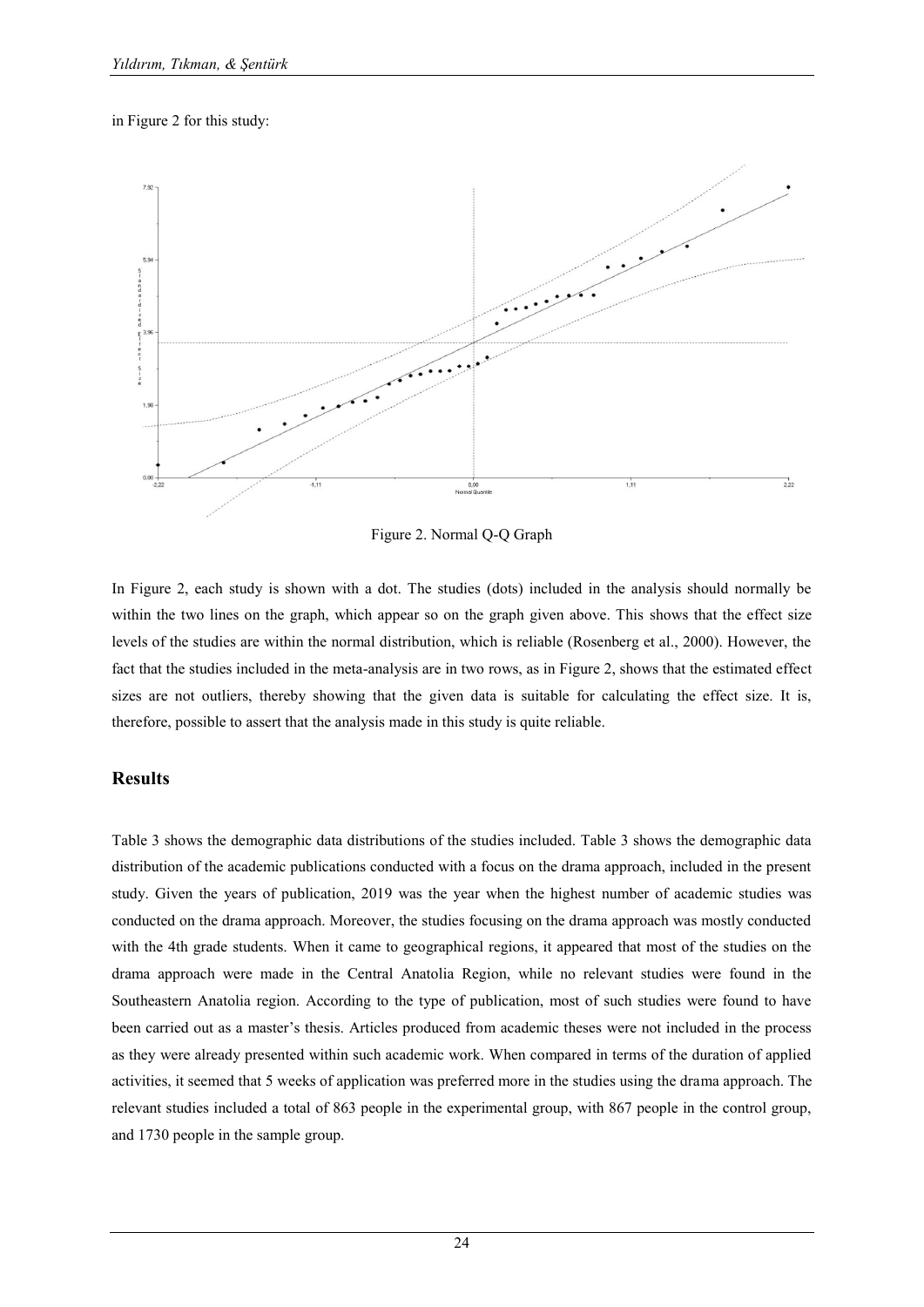|                      |                        |                 |                         |                         | raone s. The Benographic Bata Bistributions of the stadies increased |                         |                          |
|----------------------|------------------------|-----------------|-------------------------|-------------------------|----------------------------------------------------------------------|-------------------------|--------------------------|
|                      | Years                  | No              | $\frac{0}{0}$           |                         | Regions                                                              | No                      | $\frac{0}{0}$            |
|                      | 1999                   | 1               | $\overline{3}$          |                         | Central Anatolia                                                     |                         |                          |
|                      |                        |                 |                         |                         | Region                                                               | 9                       | 29                       |
|                      | 2001                   | 1               | $\mathfrak{Z}$          |                         | Marmara Region                                                       | 7                       | 23                       |
|                      | 2003                   | $\mathbf{1}$    | $\overline{\mathbf{3}}$ |                         | Eastern Anatolian                                                    |                         |                          |
|                      |                        |                 |                         |                         | Region                                                               | 6                       | 19                       |
|                      | 2004                   | $\overline{3}$  | 10                      |                         | <b>Aegean Region</b>                                                 | $\overline{4}$          | 13                       |
|                      | 2005                   | $\mathbf{1}$    | $\overline{\mathbf{3}}$ |                         | Mediterranean Region                                                 | $\overline{\mathbf{3}}$ | $10\,$                   |
|                      | 2006                   | $\mathbf{1}$    | $\overline{3}$          | by Geographical Regions | <b>Black Sea Region</b>                                              | $\overline{2}$          | $\overline{6}$           |
|                      | 2008                   | $\overline{2}$  | 6                       |                         | Southeastern Anatolia                                                |                         |                          |
|                      |                        |                 |                         |                         | Region                                                               | $\boldsymbol{0}$        | $\boldsymbol{0}$         |
| by Publication Years | 2009                   | $\overline{3}$  | $\overline{10}$         |                         | Total                                                                | $\overline{31}$         | 100                      |
|                      | 2010                   | $\mathbf{1}$    | $\overline{3}$          |                         |                                                                      |                         |                          |
|                      | 2011                   | $\overline{3}$  | $\overline{10}$         |                         | Type                                                                 | No                      | $\overline{\frac{0}{6}}$ |
|                      | 2012                   | $\overline{2}$  | $\overline{6}$          |                         | Master's Thesis                                                      | 26                      | 83,9                     |
|                      | 2013                   | $\overline{1}$  | $\overline{3}$          |                         | <b>PhD</b> Thesis                                                    | $\overline{2}$          | 6,5                      |
|                      | $\overline{2015}$      | $\overline{2}$  | $\overline{6}$          | by Publication Type     | Articles                                                             | $\overline{\mathbf{3}}$ | 9,7                      |
|                      | 2016                   | $\mathbf{1}$    | $\overline{3}$          |                         | Total                                                                | $\overline{31}$         | 100                      |
|                      | 2017                   | $\mathbf{1}$    | $\overline{3}$          |                         |                                                                      |                         |                          |
|                      | 2018                   | $\mathbf{1}$    | $\overline{\mathbf{3}}$ |                         | Weeks                                                                | No                      | $\frac{0}{0}$            |
|                      | 2019                   | $\overline{4}$  | 13                      |                         | 1 week                                                               | $\mathbf{1}$            | $\overline{3.2}$         |
|                      | 2020                   | $\overline{2}$  | $\overline{6}$          |                         | 2 weeks                                                              | $\overline{3}$          | 9.7                      |
|                      | Total                  | 31              | $100\,$                 | ation of Activities     | 3 weeks                                                              | $\mathbf{1}$            | 3.2                      |
|                      |                        |                 |                         |                         | 4 weeks                                                              | $\overline{7}$          | 22.6                     |
|                      | Classes                | No              | $\frac{0}{0}$           |                         | 5 weeks                                                              | $\overline{9}$          | 29.0                     |
|                      | 4 <sup>th</sup> Grade  | 10              | 32                      |                         | 6 weeks                                                              | 5                       | 16.1                     |
|                      | $5th$ Grade            | $\overline{8}$  | 25.8                    | by the Dur              | 8 weeks                                                              | $\overline{2}$          | 6.5                      |
|                      | $6th$ Grade            | 6               | $\overline{19}$         |                         | 10 weeks                                                             | $\overline{3}$          | $\overline{9.7}$         |
| by Grade Level       | $7th$ Grade            | 6               | $\overline{19}$         |                         | Total                                                                | 31                      | 100                      |
|                      | $4th$ and              | 1               | $\overline{3.2}$        |                         |                                                                      |                         |                          |
|                      | $5^{\text{th}}$ Grades |                 |                         |                         |                                                                      |                         |                          |
|                      | Total                  | $\overline{31}$ | $100\,$                 |                         | Sample                                                               |                         |                          |
|                      |                        |                 |                         |                         | group                                                                | $\rm No$                |                          |
|                      |                        |                 |                         |                         | Experimental                                                         |                         |                          |
|                      |                        |                 |                         |                         | group                                                                | 863                     |                          |
|                      |                        |                 |                         |                         | Control                                                              |                         |                          |
|                      |                        |                 |                         | by Number of Samples    | group                                                                | 867                     |                          |
|                      |                        |                 |                         |                         |                                                                      | 1720                    |                          |

Table 3. The Demographic Data Distributions of the Studies Included

group 867 Total 1730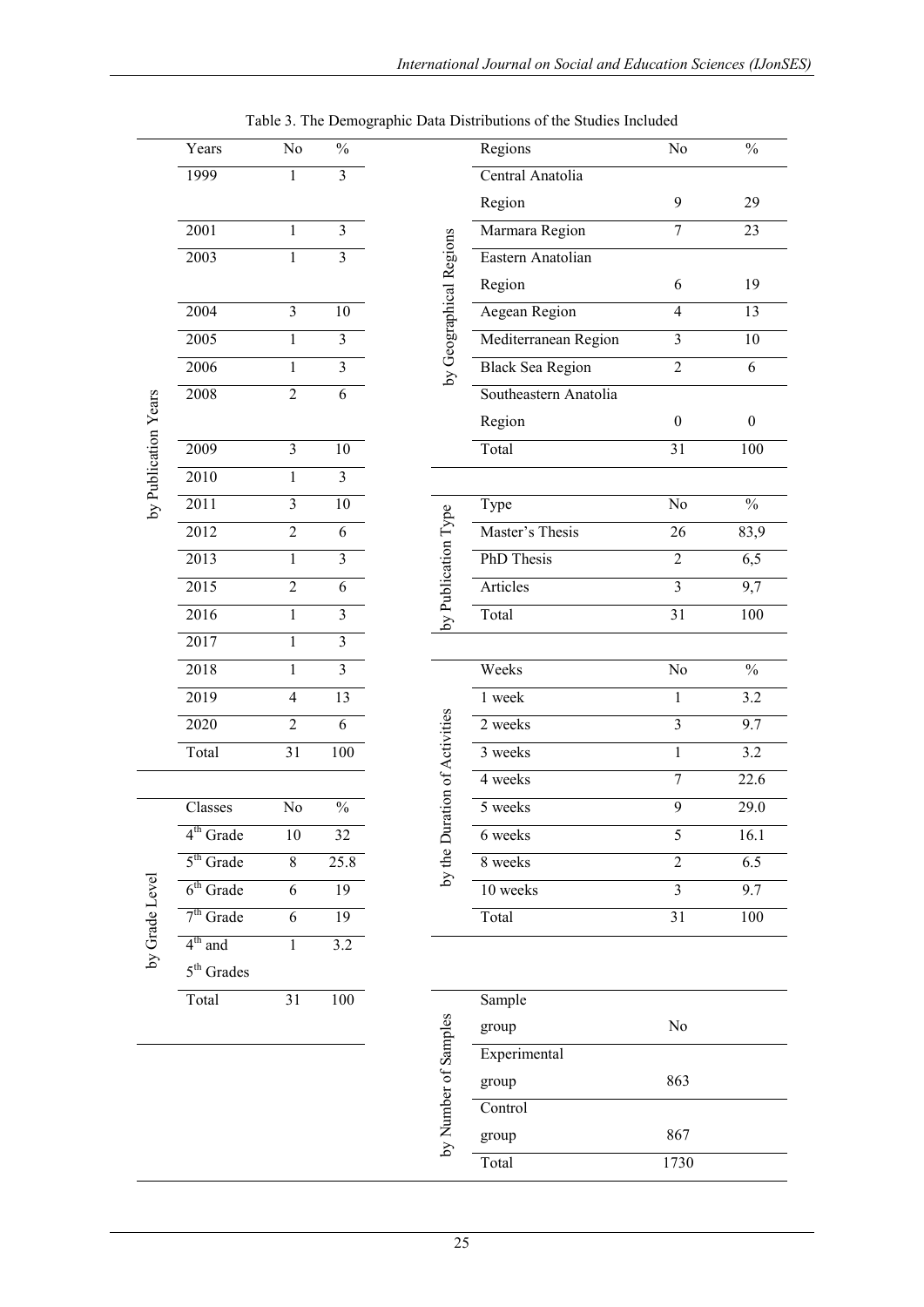#### **Results Related to Effect Sizes Measured in Studies on Academic Achievement**

As can be seen in Table 1, as a result of the analyses made according to the random effects model (REM), the overall effect size of the drama approach applied in the social studies course on the academic achievement of the students was measured as 1.115, which represented a significant and positive value at the "strong" level according to the classification of Cohen et al. (2007). In this case, the drama approach proves more effective on the academic achievement of the students compared to the traditional (current) method in social studies lessons. Table 4 presents the overall effect sizes of the studies included in the meta-analysis as to the effect models.

|            |                                                          |       |                   | $\overline{\phantom{0}}$ |                |                |             |               |         |           |               |        |
|------------|----------------------------------------------------------|-------|-------------------|--------------------------|----------------|----------------|-------------|---------------|---------|-----------|---------------|--------|
|            | $\%95$ confidence<br>Homogeneity test result<br>interval |       |                   |                          |                |                |             |               |         |           |               |        |
| Model      | $\mathbf n$                                              | d     | Standard<br>error | Variance                 | Lower<br>limit | Upper<br>limit | Z-<br>value | $P-$<br>value | Q-value | df<br>(Q) | $P-$<br>value | $I^2$  |
| <b>FEM</b> | 38                                                       | 1.023 | 0.047             | 0.002                    | 0.932          | 1.114          | 21.943      | 0.000         | 173.666 | 37        | 0.000         | 78.695 |
| <b>REM</b> | 38                                                       | 1.115 | 0.102             | 0.010                    | 0.915          | 1.315          | 10.945      | 0.000         |         |           |               |        |

Table 4. The Range of Effect Sizes and Homogeneous Values by Effect Models

FEM: Fixed Effects Model, REM: Random Effects Model

Table 4 presents data on effect models and homogeneity results. Using the random effects model, we found the Z value as 10.945. The overall effect size was calculated as 1.115 with a 95% confidence interval, besides the lower limit of 0.915, upper limit of 1.315, and standard error of 0.102. The effect of drama approach on academic achievement in social studies lesson was 1.115 according to random effects model, showing that drama approach in social studies lesson proved an effective method for the sake of students" academic achievement.

A statistical significance was found between the groups in terms of homogeneity test results  $(Q=173.666;$ p<.05), indicating that the effect size range was heterogeneous. However, the I2 value, which is different from the Q statistic, gives information about the level of heterogeneity. In the interpretation of I2, 25% indicates low heterogeneity, 50% moderate heterogeneity, and 75% high heterogeneity (Cooper, Hedges & Valentine, 2009). As regards the random effect model, the I2 value could be considered to refer to a high level of heterogeneity with 78.695% for the effect size value of 1.115.

Figure 3 presents the forest plot of the studies included in the current study. As seen in Figure 3, the brown squares in the figure represent the effect size of each study, and the lines on both sides of the squares show the lower and upper limits of the effect sizes at the 95% confidence interval. The numbers at the far right of the figure show the weight of the relevant study in the overall effect size. The dark blue diamond shape at the bottom of the figure shows the overall effect size of the studies. The smallest effect size is 0.092, while the highest one is 2.511. All of the studies included in the study seem to have a positive effect, especially in favour of the experimental group to which the drama approach was applied.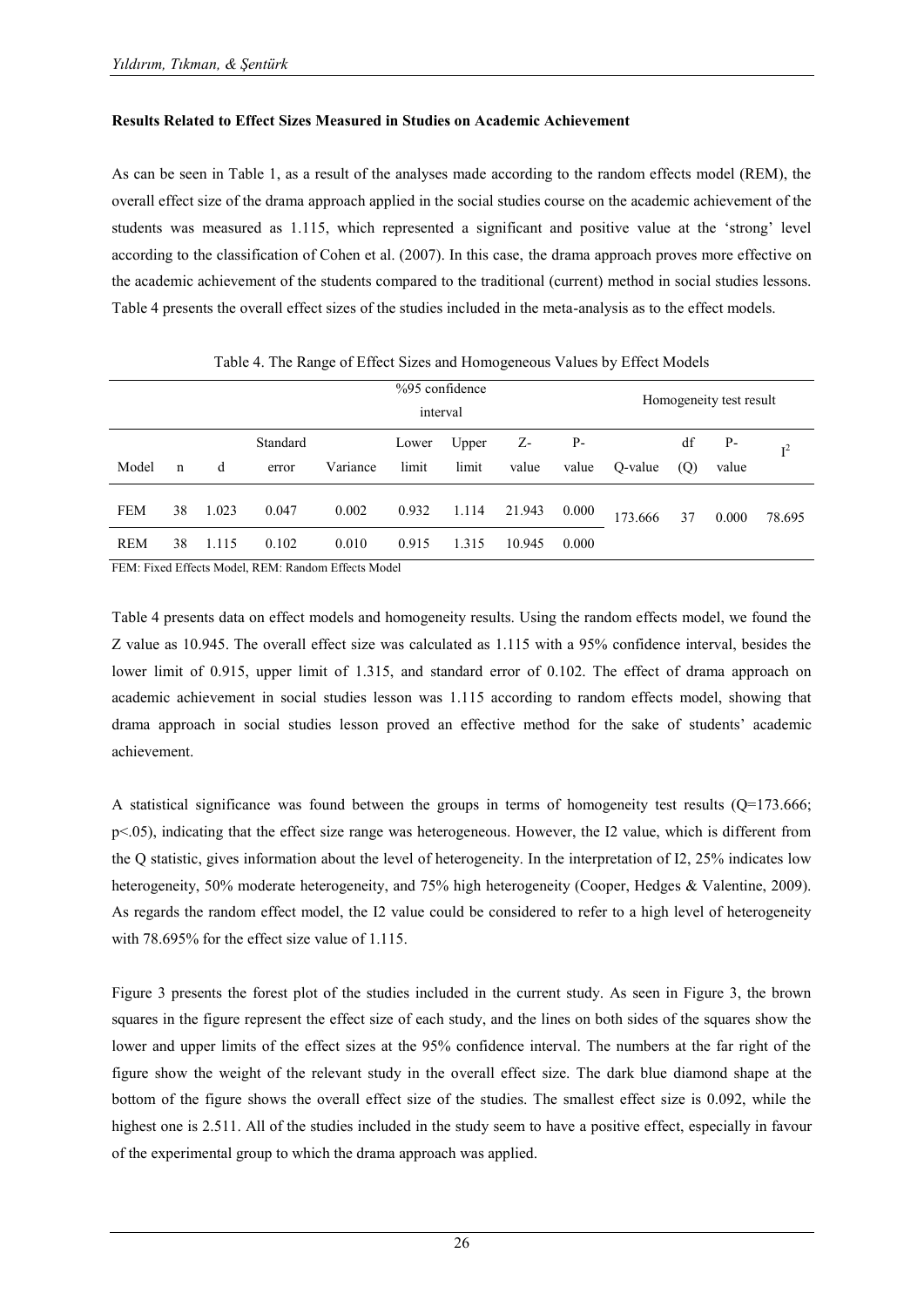| Study name                         | Statistics for each study |                   |               |                 |       |                 |       |         | Std diff in means and 95% CI |         |  |  |
|------------------------------------|---------------------------|-------------------|---------------|-----------------|-------|-----------------|-------|---------|------------------------------|---------|--|--|
|                                    |                           | Std diff Standard |               | Lower Upper     |       |                 |       |         |                              |         |  |  |
|                                    | in means                  | error             | Vanance limit |                 | imit  | Z-Value p-Value |       |         |                              |         |  |  |
| Taskiran, 2005-b                   | 0.092                     | 0.227             |               | $0.051 - 0.352$ | 0.536 | 0.405           | 0.685 |         |                              |         |  |  |
| Oz. 2019                           | 0,096                     | 0,278             | 0.077         | $-0.448$        | 0,640 | 0.345           | 0,730 |         |                              |         |  |  |
| Gunaydin, 2008                     | 0.371                     | 0,283             | 0.080         | $-0.183$        | 0,924 | 1,312           | 0.189 |         |                              |         |  |  |
| <b>Bingol</b> , 2015               | 0,417                     | 0,198             | 0,039         | 0,028           | 0,805 | 2,101           | 0,036 |         |                              |         |  |  |
| Saefadeen, 2019                    | 0.445                     | 0,261             | 0.068         | $-0.067$        | 0.957 | 1,703           | 0.089 |         |                              |         |  |  |
| Kaf ve Uvgungul Yilmaz, 2017 0,467 |                           | 0.225             | 0.051         | 0.025           | 0,908 | 2,070           | 0,038 |         |                              |         |  |  |
| Ozer. 2004                         | 0.475                     | 0.321             | 0.103         | $-0.153$        | 1.104 | 1,483           | 0.138 |         |                              |         |  |  |
| Akkaya, 2012                       | 0,481                     | 0.252             | 0.063         | $-0.012$        | 0.974 | 1,911           | 0.056 |         |                              |         |  |  |
| Aylikei Simsek, 2001               | 0,535                     | 0.272             | 0.074         | 0,002           | 1,068 | 1,968           | 0.049 |         |                              |         |  |  |
| Memisoglu, 2020                    | 0,656                     | 0,255             | 0,065         | 0.157           | 1,156 | 2,577           | 0.010 |         |                              |         |  |  |
| Ozcan, 2004                        | 0,678                     | 0,253             | 0,064         | 0,182           | 1,174 | 2,678           | 0,007 |         |                              |         |  |  |
| Malbalegi, 2011                    | 0.725                     | 0,326             | 0.107         | 0.085           | 1365  | 2,221           | 0.026 |         |                              |         |  |  |
| Aysal, 2012-b                      | 0.791                     | 0.252             | 0,063         | 0,297           | 1.285 | 3,140           | 0,002 |         |                              | ŧ       |  |  |
| Sarac, 2015                        | 0,892                     | 0.303             | 0.092         | 0.298           | 1.456 | 2.944           | 0.003 |         |                              |         |  |  |
| Basbug ve Adiguzel, 2019           | 0,893                     | 0.316             | 0,100         | 0.273           | 1.513 | 2,825           | 0.005 |         |                              |         |  |  |
| Gencel, 2009                       | 0.900                     | 0,315             | 0.099         | 0.284           | 1,517 | 2,862           | 0.004 |         |                              |         |  |  |
| <b>Yalcin</b> , 2004               | 0.905                     | 0.306             | 0.094         | 0.305           | 1,506 | 2,954           | 0.003 |         |                              | +++++++ |  |  |
| Goncuoglu, 2010                    | 0,961                     | 0,311             | 0,097         | 0,350           | 1,571 | 3,085           | 0.002 |         |                              |         |  |  |
| Karatas, 2011-b                    | 0.961                     | 0.311             | 0.097         | 0,350           | 1,571 | 3,085           | 0,002 |         |                              |         |  |  |
| Atar, 2003                         | 1,021                     | 0.241             | 0.058         | 0,548           | 1,495 | 4,231           | 0,000 |         |                              |         |  |  |
| Ansov, 2019                        | 1,130                     | 0.381             | 0.145         | 0.383           | 1,878 | 2,964           | 0.003 |         |                              |         |  |  |
| Aksut, 2016                        | 1.192                     | 0,258             | 0,067         | 0.686           | 1,698 | 4,618           | 0.000 |         |                              |         |  |  |
| Salur, 2009                        | 1,300                     | 0.389             | 0.151         | 0.537           | 2.063 | 3,341           | 0.001 |         |                              | ŧ       |  |  |
| Aysal, 2012-a                      | 1.338                     | 0.268             | 0.072         | 0.812           | 1.365 | 4,986           | 0.000 |         |                              |         |  |  |
| Taskiran, 2005-a                   | 1,343                     | 0.287             | 0,082         | 0,781           | 1,906 | 4,681           | 0,000 |         |                              |         |  |  |
| Avkac, 2008                        | 1,469                     | 0,307             | 0.094         | 0.868           | 2,070 | 4.789           | 0.000 |         |                              |         |  |  |
| Navci, 2011-b                      | 1,488                     | 0.297             | 0.088         | 0,907           | 2,070 | 5,016           | 0.000 |         |                              | į       |  |  |
| Navci, 2011-a                      | 1,618                     | 0.333             | 0.111         | 0.966           | 2,270 | 4,865           | 0.000 |         |                              |         |  |  |
| Koc. 1999                          | 1.645                     | 0.353             | 0,125         | 0.953           | 2,338 | 4,658           | 0,000 |         |                              | ł       |  |  |
|                                    |                           |                   | 0.107         | 1.004           | 2,287 | 5,029           | 0.000 |         |                              | ۰       |  |  |
| Karatas, 2011-a                    | 1,646<br>1.646            | 0,327<br>0.327    | 0,107         | 1.004           | 2,287 | 5,029           | 0.000 |         |                              | ÷       |  |  |
| Zavimoglu, 2006                    | 1,785                     |                   |               | 1.205           |       | 6,037           | 0.000 |         |                              |         |  |  |
| Yilmaz, 2013-d                     |                           | 0.296             | 0.087         |                 | 2,364 |                 |       |         |                              | ŧ       |  |  |
| Yilmaz, 2013-b                     | 1,881                     | 0.303             | 0,092         | 1,288           | 2,475 | 6,216           | 0,000 |         |                              |         |  |  |
| Yumaz, 2013-a                      | 1,946                     | 0.306             | 0.094         | 1.347           | 2546  | 0.302           | 0.000 |         |                              | ŧ       |  |  |
| Gurbuz, 2018                       | 1,972                     | 0.338             | 0.114         | 1.309           | 2.634 | 5,852           | 0.000 |         |                              |         |  |  |
| Senturk, 2020                      | 2,150                     | 0,371             | 0,137         | 1.423           | 2,876 | 5,800           | 0,000 |         |                              |         |  |  |
| Yilmaz, 2013-c                     | 2,413                     | 0.329             | 0.108         | 1.768           | 3.057 | 7.342           | 0,000 |         |                              |         |  |  |
| Kartal, 2009                       | 2,511                     | 0.315             | 0.099         | 1,894           | 3.129 | 7,968           | 0.000 |         |                              |         |  |  |
|                                    | 1,115                     | 0.102             | 0.010         | 0,915           | 1315  | 10,945          | 0,000 |         |                              |         |  |  |
|                                    |                           |                   |               |                 |       |                 |       | $-3.00$ | -4.00                        | 0.00    |  |  |

# **Forest Plot**

Figure 3. Forest Plot of the Studies Included

As can be seen in Table 5, the highest effect size of 1.265 appeared in the studies conducted with 7th graders according to the grade level moderator, while the lowest effect size of 0.951 was found in the studies conducted with the 4th graders. As a result of the between-group homogeneity test, the QB statistical value was calculated as 1.220. On the chi-square (X2) table, the critical number for three degrees of freedom was considered as 7.815 at 95% significance level. Since the value of homogeneity, which was QB=1.220, calculated in this study was smaller than the accepted critical value of 7.815 (QB=1.220<X2=7.815; p=0.748>.05), it could be assumed that there was no statistically significant difference between the groups. Also, the academic achievement of the students taught with the drama approach in the social studies course turned out not to change according to the grade level.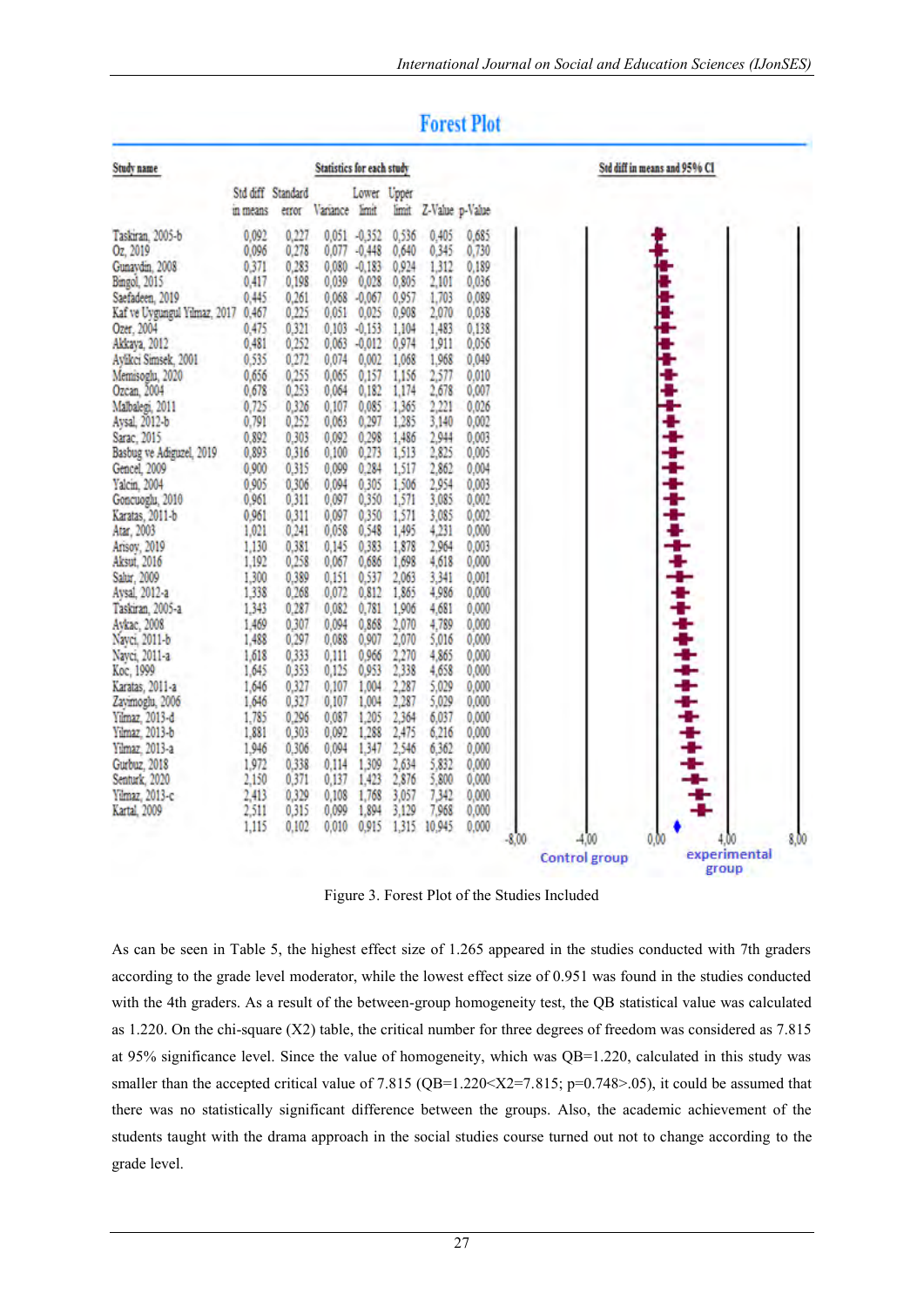|             |                |             |          |       |       | Effect sizes and 95% confidence | Test of null |       | Heterogeneity |                |              |
|-------------|----------------|-------------|----------|-------|-------|---------------------------------|--------------|-------|---------------|----------------|--------------|
|             |                |             | interval |       |       |                                 |              |       |               |                |              |
| Moderator   | Group          | $\mathbf n$ | d        | Std   | Lower | Upper                           | Z            | p     | $Q_B$         | df             | $\mathbf{p}$ |
|             |                |             |          | error |       |                                 |              |       |               |                |              |
|             | $\overline{4}$ | 12          | 0.951    | 0.178 | 0.603 | 1.300                           | 5.349        | 0.000 |               |                |              |
| Grade       | 5              | 10          | 1.134    | 0.134 | 0.871 | 1.397                           | 8.448        | 0.000 | 1.220         | 3              | 0.748        |
| levels      | 6              | 6           | 1.194    | 0.238 | 0.726 | 1.661                           | 5.007        | 0.000 |               |                |              |
|             | $\overline{7}$ | 10          | 1.265    | 0.299 | 0.679 | 1.852                           | 4.228        | 0.000 |               |                |              |
| Duration    | $1 - 4$        | 13          | 0.906    | 0.156 | 0:600 | 1.212                           | 5.805        | 0.000 |               |                |              |
| of the      |                |             |          |       |       |                                 |              |       |               |                |              |
| applied     |                |             |          |       |       |                                 |              |       | 2.429         | 1              | 0.119        |
| activity by | $5-10$         | 25          | 1.222    | 0.129 | 0.969 | 1.474                           | 9.487        | 0.000 |               |                |              |
| weeks       |                |             |          |       |       |                                 |              |       |               |                |              |
|             | $1 - 50$       | 13          | 1.267    | 0.042 | 0.864 | 1.669                           | 6.168        | 0.000 |               |                |              |
| Sample      | 51-64          | 13          | 1.158    | 0.015 | 0.917 | 1.400                           | 9.387        | 0.000 | 2.075         | $\overline{2}$ | 0.354        |
| sizes       | 65 person      | 12          | 0.909    | 0.174 | 0.568 | 1.249                           | 5.231        | 0.000 |               |                |              |
|             | and over       |             |          |       |       |                                 |              |       |               |                |              |

|  |  |  |  | Table 5. General Effect Sizes of Studies in Moderator Analyses |
|--|--|--|--|----------------------------------------------------------------|
|--|--|--|--|----------------------------------------------------------------|

\*\*Articles (2) were excluded from the analysis.

Considering the moderator of duration of applied activities, the highest effect size of 1.222 was seen in studies conducted for 5 to 10 weeks, while the lowest effect size of 0.906 was seen in studies conducted for 1 to 4 weeks. As a result of the homogeneity test between the groups, the QB statistical value was calculated as 2.429. On the chi-square (X2) table, the critical value of one degree of freedom was accepted as 3.841 at 95% significance level. Since the homogeneity value of QB=2.429, calculated in this study, was smaller than the accepted critical value of  $3.841$  (QB=2.429<X2=3.841; p=0.119>.05), it could be assumed that there was no statistically significant difference between the groups. Hence, we concluded that the academic achievement of the students taught with the drama approach in the social studies course did not change according to the duration of applied activities.

Given the sample size moderator, the highest effect size of 1.267 was found in studies conducted with 1-50 people, while the lowest effect size of 0.909 in studies conducted with 65 people or over. As a result of the homogeneity test between the groups, the QB statistical value was calculated as 2.075. On the chi-square (X2) table, the critical value of two degrees of freedom was accepted as 5.991 at 95% significance level.

Since the homogeneity value of QB=2.075, calculated in this study, was smaller than the accepted critical value of 5.991 (QB=2.075  $X2=5,991$ ; p=0.354 > 05), it could be asserted that there was no statistically significant difference between the groups. Moreover, the academic achievement of the students taught with the drama approach in the social studies course was considered not to change according to the number of samples.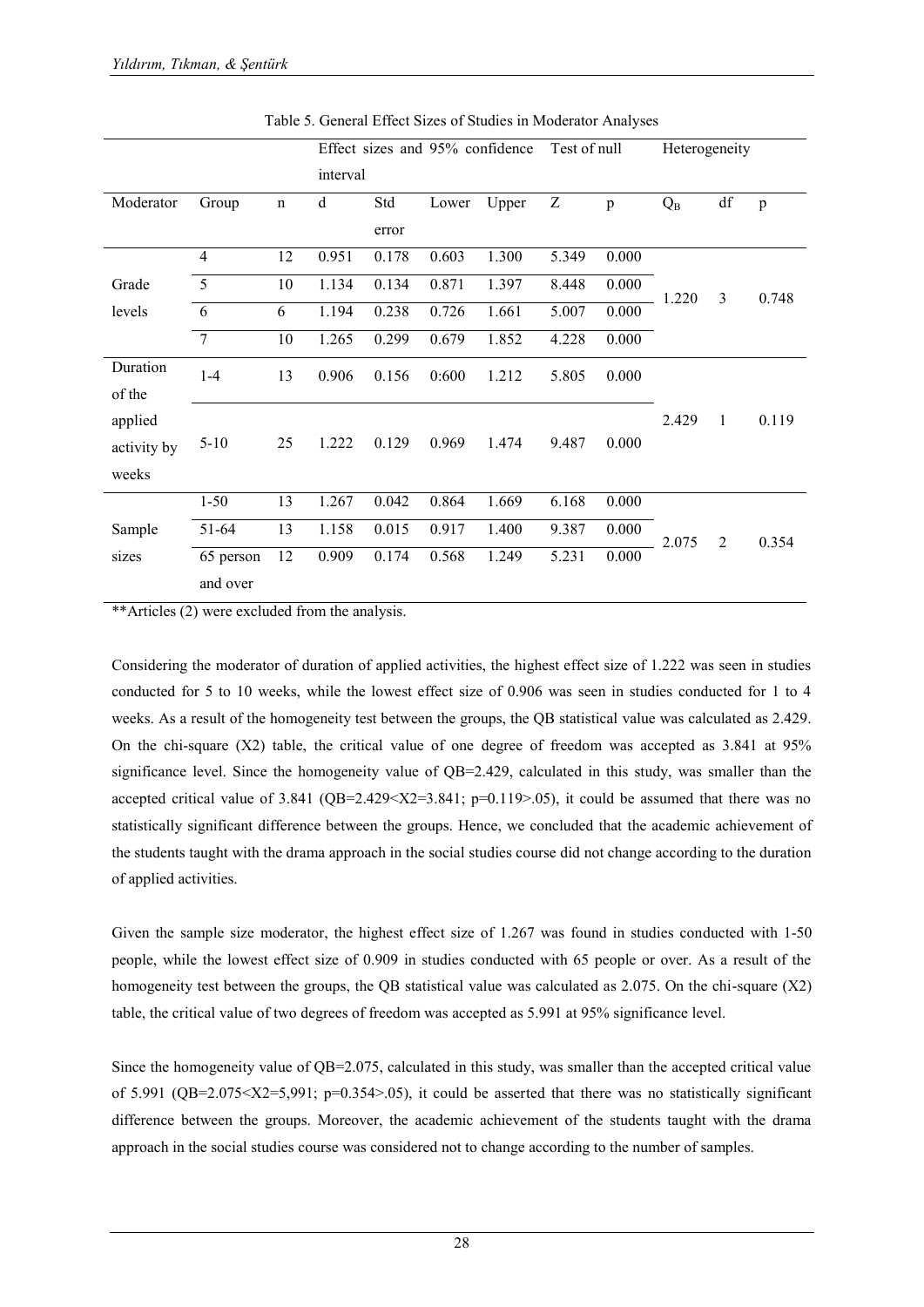#### **Moderator Analysis Results on Academic Achievement**

Due to the heterogeneity of the range in our study, the grade levels, the duration of applied activities, the sample sizes, and the titles of the academics supervising the theses were taken as moderator variables for the studies included in the study. In this regard, Table 5 presents the subgroup analyses made for the moderator variables determined in order to reveal the effectiveness of the drama approach in comparison to the traditional (current) teaching methods.

## **Discussion**

With the aim of examining the effect of the drama approach applied in the social studies course on the academic achievement of the students via meta-analysis, we conducted a study by combining a total of 38 effect sizes taken from 31 academic studies. The sample of the study consisted of 1730 people in total, including 863 people in the experimental groups and 867 people in the control groups.

The first research question was "What is the effect of the drama approach on the academic achievement of students in a social studies course?". Since we determined that the studies included in the research had a heterogeneous structure, we used the random effects model (Q=173.666> X2=50.964; df=37). In the random effects model, the overall effect size value of the studies was calculated as "1.115", revealing that it had a strong effect size according to the effect size classification of Cohen et al. (2007). In general, a positive mean effect size (+1.115) denotes that the treatment effect is in favor of the experimental group (Wolf, 1988). For this reason, it shows that the drama approach applied in the social studies course on the academic achievement of the students proves more effective than the current teaching methods applied in the control groups.

This result is similar to that of the meta-analysis conducted by Er Türküresin (2020) to examine the effect of drama approach on students" achievement in social studies course. Moreover, similar to the results of the current research, there are meta-analysis studies (Bahadırhan, 2019; Batdı & Batdı, 2015; Özbey, 2017; Ulubey & Toraman, 2015) in the literature stating that the drama approach has a strong impact on students" academic achievement. Apart from the examples in Turkey, some other meta-analysis studies (Conard, 1992; Lee et al 2015; 2020) conducted on the drama approach seemed to have concluded that this method had a moderate impact on students" academic achievement. As a result, the effect sizes of all those studies mentioned have shown that the drama approach is particularly effective in this regard. Nevertheless, the results of the current study are also consistent with the results of individual studies in the national and international literature, reporting that the drama approach proves more successful than the traditional teaching method in terms of students" academic achievement, apart from the studies included in the present analysis (Ay, 2005; Karaosmanoğlu, 2015; Saab, 1987; Timothy & Apata, 2014; Özensoy, 2010; Ütkür, 2012). As a specific example, the study conducted by Sarı (2017) revealed that there was a statistical significance in favor of the experimental group when the students were compared in terms of their academic achievement in the experimental group taught with the drama approach and that in the control group taught in line with the existing methods and techniques prescribed by primary school curriculum for a social studies class in the 4th grade. The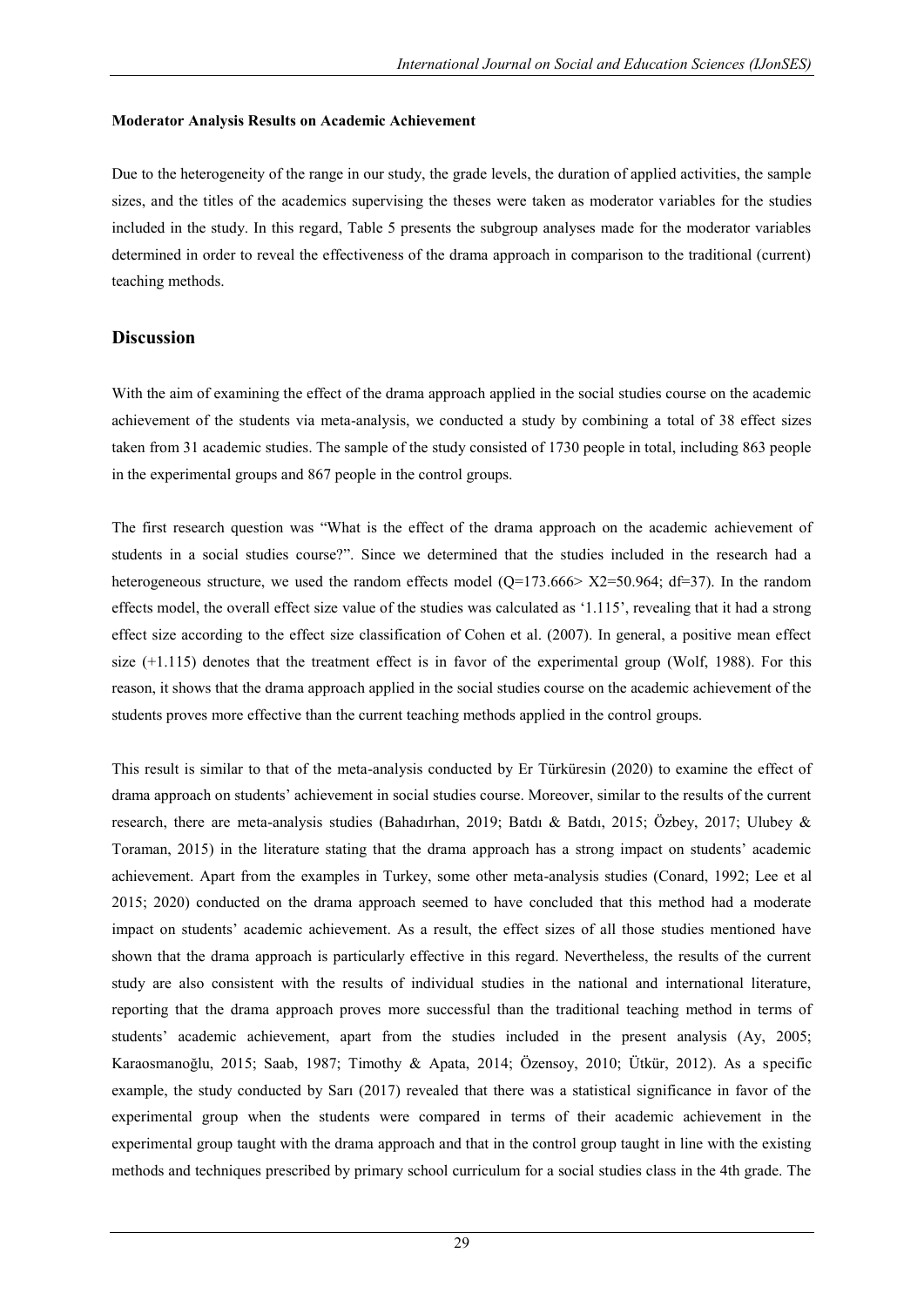results obtained from those studies in the literature could be considered compatible, consistent, and overlapping with the results of the current research.

The second research question was "Does the effect size of the drama approach applied in the social studies lesson differ according to the grade levels?". In this context, we accessed 12 studies conducted with the students at the 4th grade, 10 studies with those at the 5th grade, 6 studies with those at the 6th grade, and 10 studies with those at the 7th grade. The comparison of the effect sizes by grade levels revealed that according to the classification of Cohen et al. (2007), the effect size ended up moderate for the 4th grade students, and strong for the 5th grade, 6th grade, and 7th grade students. No statistical significance was found between the effect sizes of the groups formed according to grade levels  $(QB=1.220 \leq X2=7.815$ ; sd:3;  $p=0.748 \geq .05$ ), a result which shows that the drama approach applied in the social studies course does not differ significantly in academic achievement according to grade level. In the literature, a meta-analysis study conducted by Bahadırhan (2019), examining the impact of the drama approach on academic achievement in secondary and high schools, reported a result similar to that of the current research. Still, the drama approach being applied in higher grade levels turned out to be more effective.

The third research question was "Does the effect size of the drama approach applied in the social studies lesson differ according to the duration of the applied activities?" In this context, there were 13 studies conducted for 1 to 4 weeks, and 25 studies for 5 to 10 weeks. The comparison of the effect sizes based on the duration of the applied activities revealed that the effect size was found to be at a moderate level for studies conducted for 1 to 4 weeks, whereas at a strong level for studies conducted for 5 to 10 weeks. No statistical significance was found between the effect sizes of the groups formed according to the duration of applied activities in weeks  $(QB=2.429\leq X2=3.841;$  sd:1;  $p=0.119>0.05$ ), a result that is in conformity with some meta-analysis studies in the literature examining the effect of drama approach on academic achievement (Bahadırhan, 2019; Batdı & Batdı, 2015). However, it is also similar to the meta-analysis result of Cantürk Günhan (2016), who introduced the duration of applied activities in hours, while it is not in conformity with another meta-analysis result conducted by Özbey (2017); the reason may be that it covers a narrower time period than the current research.

The fourth research question was "Does the effect size of the drama approach applied in the social studies lesson differ according to the sample sizes?". We accessed 13 studies with a sample of 1-50 people, 13 studies with 51- 64 people, and 12 studies with a sample of 65 and over. No statistical significance was found between the effect sizes of the groups formed according to the sample size  $(QB=2.075\leq X2=5.991$ ; Sd;2 p=0.324>.05). This result conforms to the meta-analysis result reported by Cantürk Günhan (2016), examining the effect of drama approach on academic achievement. The comparison of effect sizes according to the sample sizes in line with the classification of Cohen et al. (2007), showed that the studies conducted with 1-50 people and those with 51- 64 people were strong, while those with 65 and more people were found moderate in terms of effect sizes. On the basis of these results, it could be assumed that as the number of samples increases, there is a decrease in the effect sizes, though slightly. The relevant literature includes some studies reporting that class size negatively affects academic achievement (Acar, 2013; Akyüz, 2006; Boozer & Rouse, 2001; Çelebi 2010; McGiverin, Gilman & Tillitski, 1989; Uzun, 2017). As a matter of fact, this result supports the finding of our study.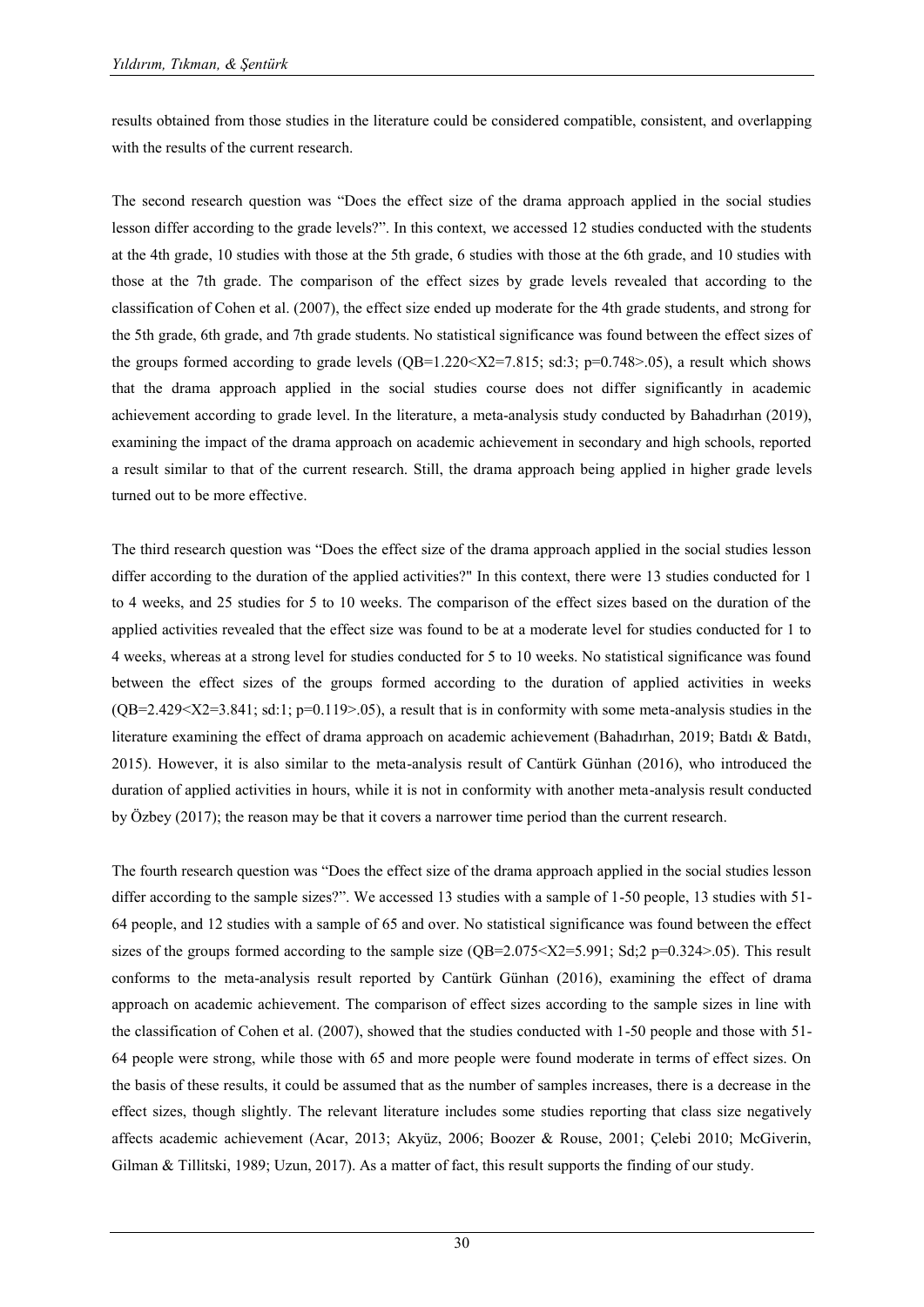## **Conclusions**

The results of our study have shown that the drama approach in the social studies course proves effective in increasing students" academic achievement. It can thus be suggested that drama is an effective method and that teachers and researchers should make use of this method for teaching in social studies lessons. In this study, we examined the effect of drama approach on students" academic achievement in social studies lesson. Future studies may consider examining the effect of drama approach in social studies course in relation to certain variables such as students" attitudes, values, skills and motivation. In addition, only 2 of the 31 studies included in this study were found to have consisted of PhD theses, pointing out to the need for more studies conducted at the level of doctoral thesis on drama approach to be applied in social studies course.

## **References**

- Ay, T. S. (2005). İlköğretim hayat bilgisi öğretiminde yaratıcı drama ve geleneksel öğretim yöntemlerinin öğrenci başarısı ve hatırda tutma düzeyi üzerindeki etkileri. Yüksek lisans tezi, Pamukkale Üniversitesi, Sosyal Bilimler Enstitüsü, Denizli.
- Bahadırhan, D. (2019). Ortaokul ve Liselerde Drama Yöntemi İle Yapılan Çalışmaların Etkililiğinin Bazı Değişkenler Açısından İncelenmesi: Bir Meta-Analiz Çalışması. Yüksek lisans tezi, Gazi Üniversitesi Eğitim Bilimleri Enstitüsü, Ankara.
- Başol, G. (2020). Araştırmacılar için İstatistik. 2. Baskı. Ankara: Pegem Akademi.
- Batdı, V., ve Batdı, H. (2015). Effect Of Creative Drama on Academic Achievement: A Meta-Analytic and Thematic Analysis. Educational Sciences: Theory & Practice, 15(6), 1459-1470.
- Borenstein, M., Hedges, L. V., Higgins, J. P., & Rothstein, H. R. (2011). Introduction to meta-analysis. Chichester, UK: John Wiley & Sons.
- Borenstein, M., Hedges, L. V., Higgins, J. P., ve Rothstein, H. R. (2013). Meta-Analize Giriş. (Çev. S. Dinçer), Ankara: Anı Yayıncılık.
- Cantürk Günhan, B. (2016). Türkiye"de Uygulanan Drama Temelli Eğitimin Matematik Başarısına Etkisi: Bir Meta-Analiz Çalışması. International Online Journal of Educational Sciences, 8(2), 145-162.
- Card, N. A. (2012). Applied meta-analysis for social science research. New York: The Guilford Press.
- Cohen, L., Manion, L., ve Morrison, K. (2007). Research in education. Sixth Edition. USA: Routhledge Falmer.
- Conard, F. (1992). The arts in education and a meta-analysis. Unpublished doctoral dissertation. Purdue University, West Lafayette, IN.
- Cooper, H., Hedges, L. V. ve Valentine, J. C. (2009). The handbook of research synthesis and meta-analysis (2nd edition). New York: Russell Sage Publication.
- Dinçer, S. (2014). Eğitim Bilimlerinde Uygulamalı Meta Analiz. PegemA Yayıncılık: Ankara.
- Er-Türküresin, H. (2020). The effect of using creative drama method on student achievement in the social studies course: A meta-analysis study. International Online Journal of Education and Teaching (IOJET), 7(4). 1881-1896.
- Field, A. P., ve Gillett, R. (2010). How to do a meta-analysis. British Journal of Mathematical and Statistical Psychology, 63(3), 665-694.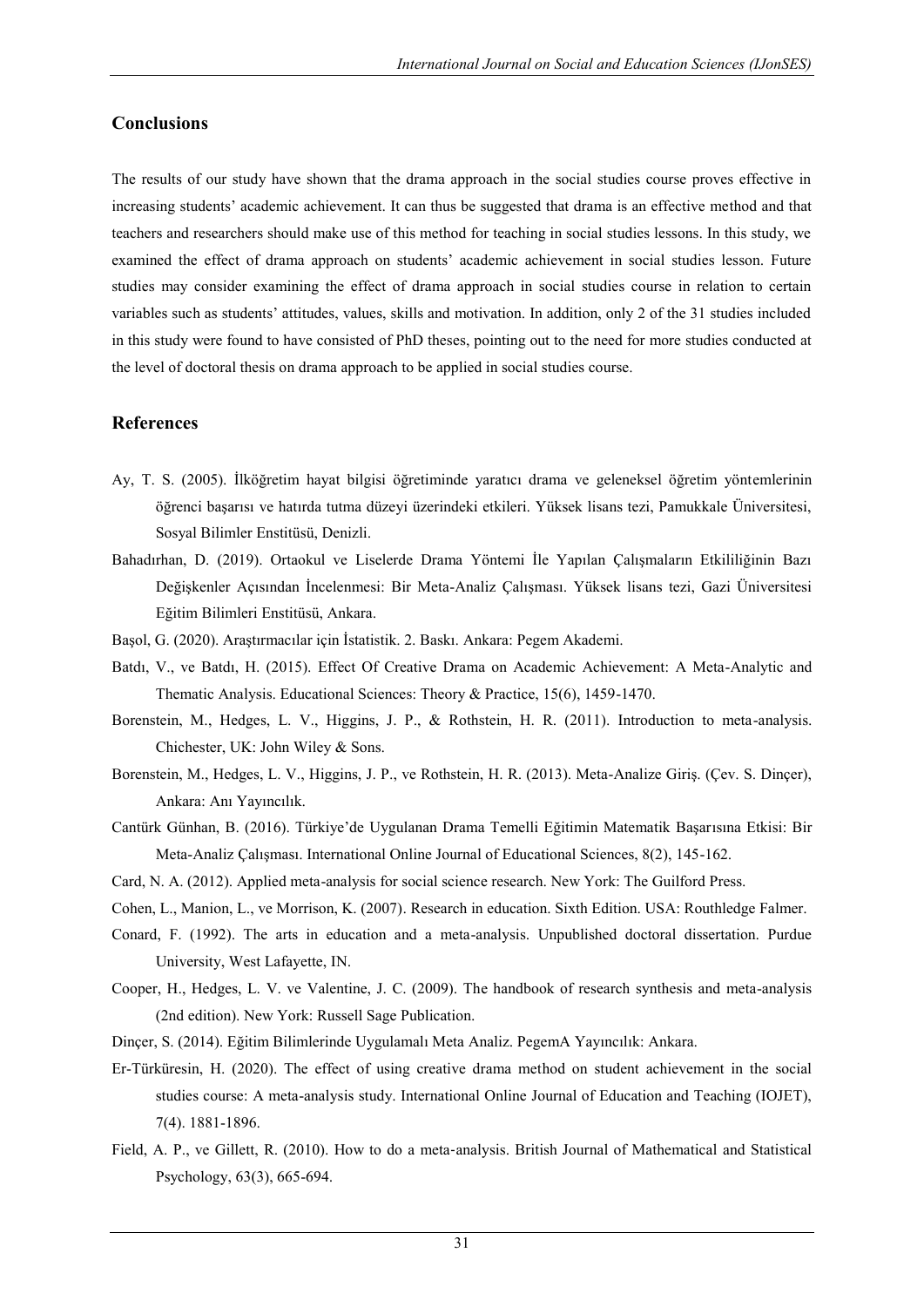- Glass, G. V. (1976). Primary, secondary, and meta-analysis of research. Educational researcher, 5(10), 3-8.
- Glass, G. V., McGaw, B., & Smith, M. L. (1981). Meta-analysis in social research. Sage Publications, Incorporated.
- Hedges, L. V. (1982). Fitting categorical models to effect sizes from a series of experiments. journal of Educational Statistics, 7(2), 119-137.
- Huedo-Medina, T. B., Sanchez-Meca, J., Marin-Martinez, F., ve Botella, J. (2006). Assessing heterogeneity in meta-analysis: Q statistic or I² index?. Psychological methods, 11(2), 1-37
- Karaosmanoğlu, G. (2015). Yaratıcı drama yönteminin 6. sınıf bilişim teknolojileri ve yazılım dersi alan öğrencilerin ders başarılarına etkisi. Yüksek lisans tezi, Ankara Üniversitesi Eğitim Bilimleri Enstitüsü, Ankara.
- Landis, J. R., & Koch, G. G. (1977). The measurement of observer agreement for categorical data. Biometrics, 33, 159-174.
- Lee, B. K., Enciso, P., ve Brown, M. R. (2020). The Effect of Drama-based Pedagogies on K-12 Literacy-Related Outcomes: A Meta-Analysis of 30 Years of Research. International Journal of Education & the Arts, 21(30),1-30.
- Lee, B. K., Patall, E. A., Cawthon, S. W., ve Steingut, R. R. (2015). The effect of drama-based pedagogy on preK–16 outcomes: A meta-analysis of research from 1985 to 2012. Review of Educational Research, 85(1), 3-49.
- Littell, J. H., Corcoran, J., & Pillai, V. (2008). Systematic reviews and meta-analysis. New York: Oxford University Press.
- Özbey, Ö. F. (2017). Türkiye"de Drama Yöntemi İle Yapılan Çalışmaların Etkililiğinin İncelenmesi: Bir Meta Analiz Çalışması. Yüksek lisans tezi, Gazi Üniversitesi Eğitim Bilimleri Enstitüsü, Ankara.
- Özensoy, S. (2010). İlkögretim 2. sınıf ögrencilerinın yeterli ve dengeli beslenme eğitiminde yaratıcı dramanın etkililiği. Yayınlanmamış yüksek lisans tezi, Ankara Üniversitesi Eğitim Bilimleri Enstitüsü, Ankara.
- Rosenberg, M. S., Adams, D. C., ve Gurevitch, J. (2000). Metawin: Statistical Software For Meta-Analysis (Version 2.0). Sunderland, MA: Sinauer Associates, Inc.
- Rosenthal, R. (1978). Combining results of independent studies. Psychological bulletin, 85(1), 185-193.
- Sarı, D. (2017). İlkokul 4. sınıf sosyal bilgiler dersinde yaratıcı drama yöntemi kullanımının öğrencilerin akademik başarılarına, tutumlarına ve öğretimin kalıcılığına etkisi. Yüksek lisans tezi, Ordu Üniversitesi Sosyal Bilimler Enstitüsü, Ordu.
- Sterne, J. A. C., Becker, B. J., ve Egger, M. (2005). The funnel plot. H.R. Rothstein, A.J. Sutton, M. Borenstein (Eds.). Publication bias in meta-analysis: Prevention, assessment and adjustments in (pp. 75-98). Wiley: Chichester.
- Sutton, A. J. (2009). Publication Bias. H. Cooper, L. V. Hedges & J. C. Valentine (Eds.). The Handbook Of Research Synthesis And Meta-Analysis (2nd Edition) in (pp. 435-452). New York: Russell Sage Foundation.
- Şen, S., ve Yıldırım, İ. (2020). Cma ile Meta Analiz Uygulamaları. Ankara: Anı Yayıncılık.
- Ulubey, Ö., ve Toraman, Ç. (2015). Yaratıcı Drama Yönteminin Akademik Başarıya Etkisi: Bir Meta-Analiz Çalışması. Mustafa Kemal Üniversitesi Sosyal Bilimler Enstitüsü Dergisi, 12(32), 195-220.
- Ütkür, N. (2012). Yaratıcı Drama Yönteminin Hayat Bilgisi Derslerinde Kullanılmasının Öğrencilerin Başarı ve